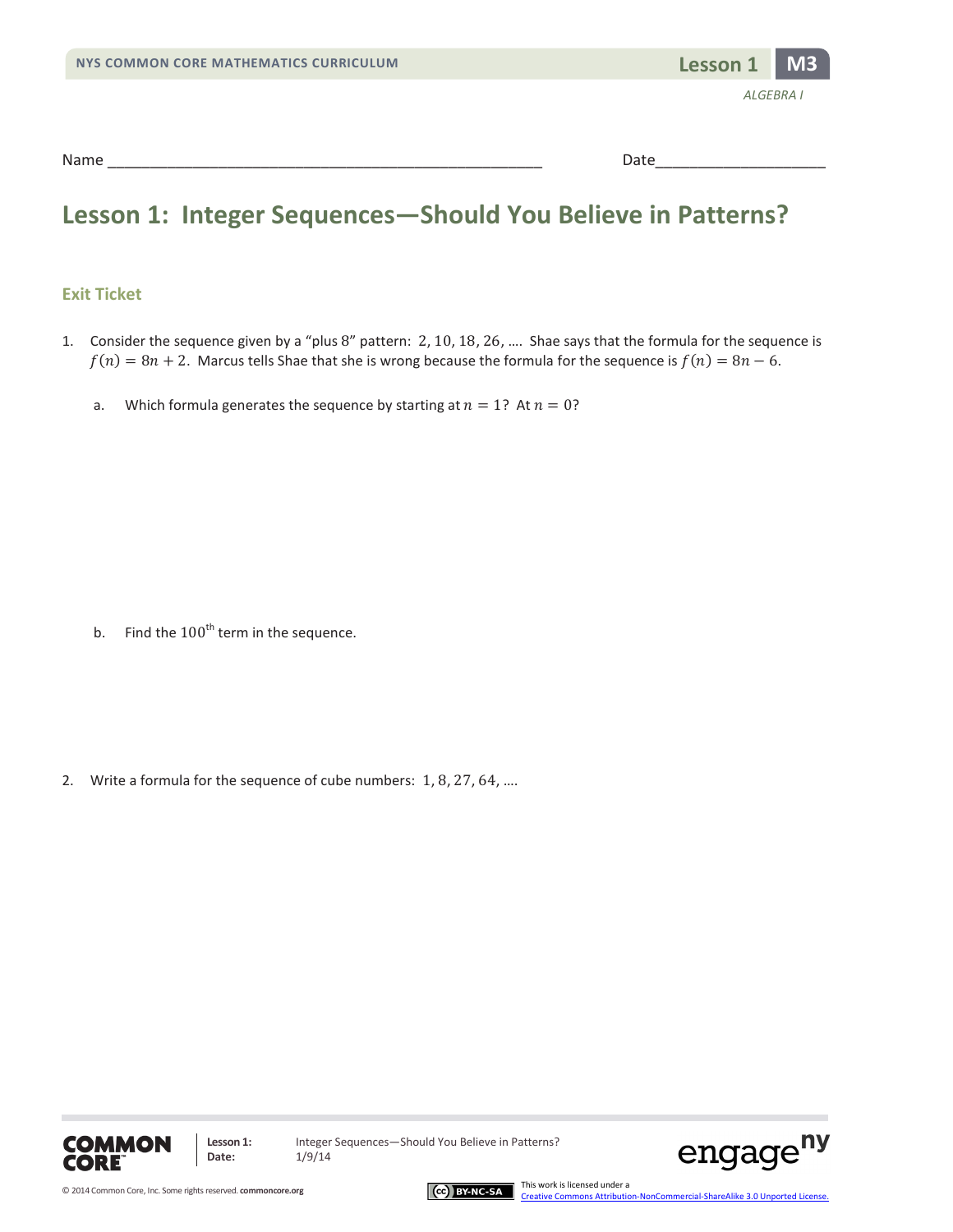

### **Lesson 2: Recursive Formulas for Sequences**

#### **Exit Ticket**

- 1. Consider the sequence following a "minus 8" pattern: 9, 1, −7, −15, ….
	- a. Write an explicit formula for the sequence.
	- b. Write a recursive formula for the sequence.
	- c. Find the  $38<sup>th</sup>$  term of the sequence.

- 2. Consider the sequence given by the formula  $a(n + 1) = 5a(n)$  and  $a(1) = 2$  for  $n \ge 1$ .
	- a. Explain what the formula means.

b. List the first 5 terms of the sequence.





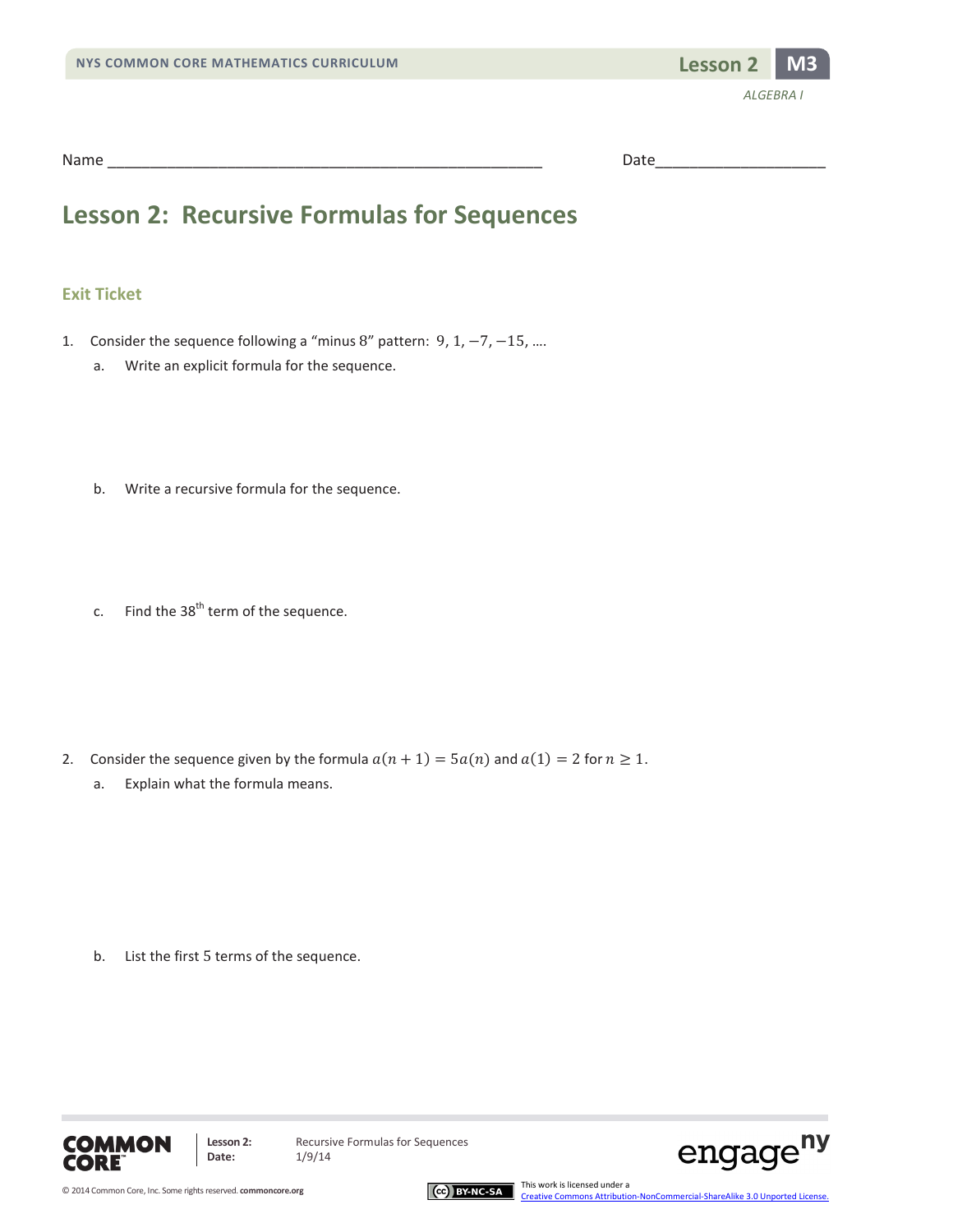

### **Lesson 3: Arithmetic and Geometric Sequences**

#### **Exit Ticket**

- 1. Write the first 3 terms in the following sequences. Identify them as arithmetic or geometric.
	- a.  $A(n + 1) = A(n) 5$  for  $n \ge 1$  and  $A(1) = 9$ .

b. 
$$
A(n + 1) = \frac{1}{2}A(n)
$$
 for  $n \ge 1$  and  $A(1) = 4$ .

c.  $A(n + 1) = A(n) \div 10$  for  $n \ge 1$  and  $A(1) = 10$ .

- 2. Identify each sequence as arithmetic or geometric. Explain your answer, and write an explicit formula for the sequence.
	- a. 14, 11, 8, 5, …
	- b. 2, 10, 50, 250, …

c. 
$$
-\frac{1}{2}, -\frac{3}{2}, -\frac{5}{2}, -\frac{7}{2}, ...
$$





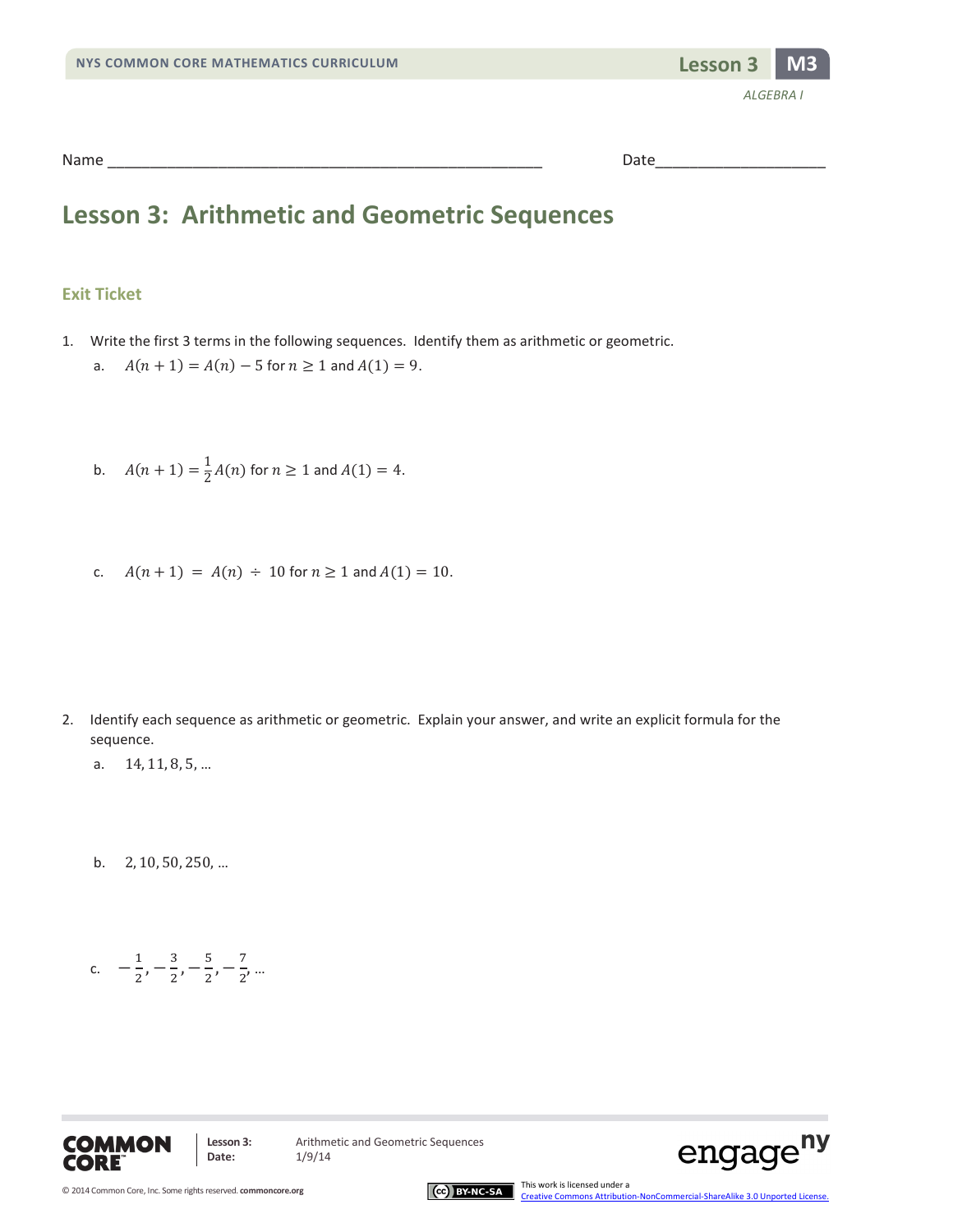

### **Lesson 4: Why do Banks Pay YOU to Provide Their Services?**

#### **Exit Ticket**

A youth group has a yard sale to raise money for a charity. The group earns \$800 but decides to put its money in the bank for a while. Calculate the amount of money the group will have if:

a. Cool Bank pays simple interest at a rate of 4%, and the youth group leaves the money in for 3 years.

b. Hot Bank pays an interest rate of 3% compounded annually, and the youth group leaves the money in for 5 years.

c. If the youth group needs the money quickly, which is the better choice? Why?





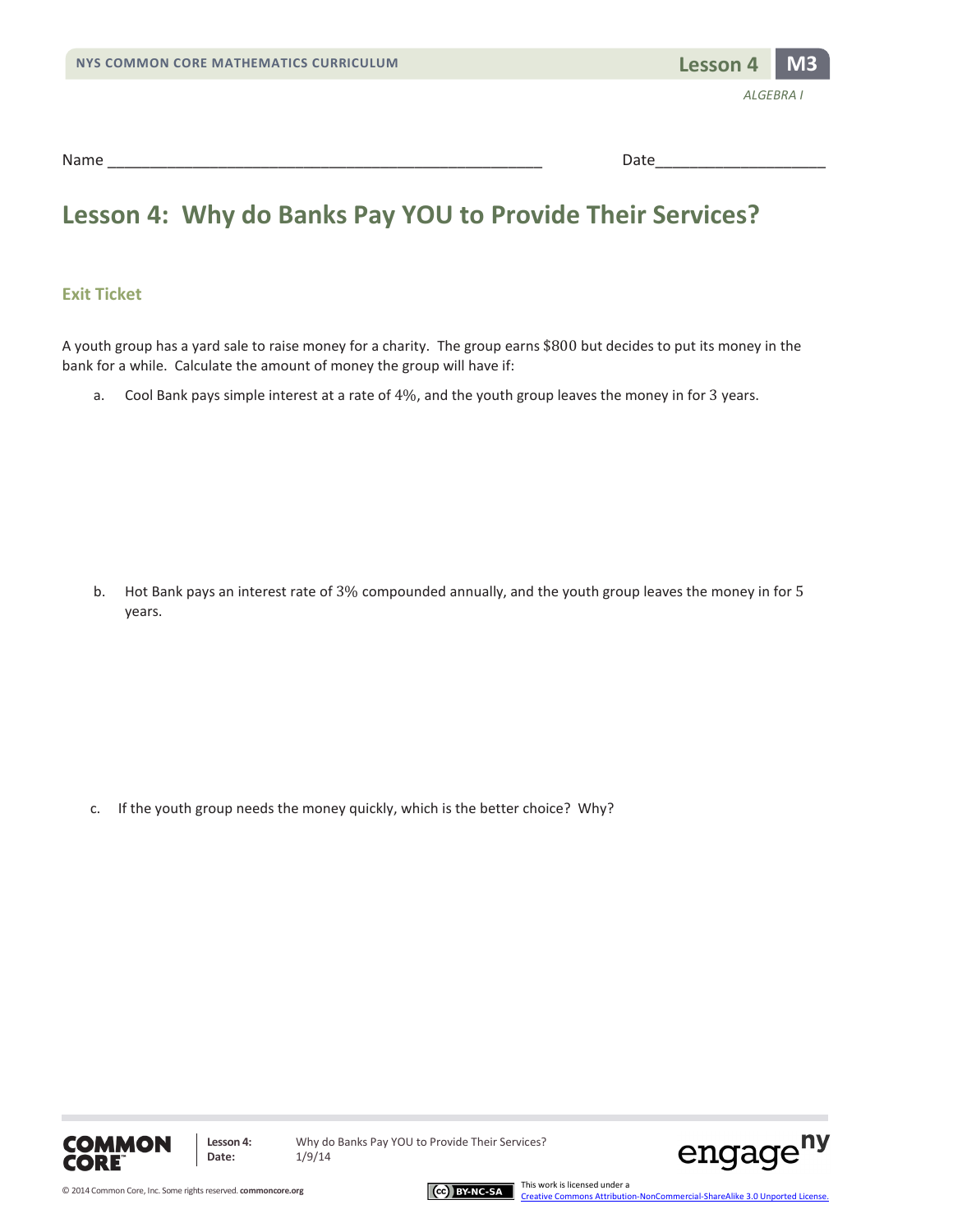

### **Lesson 5: The Power of Exponential Growth**

#### **Exit Ticket**

Chain emails are emails with a message suggesting you will have good luck if you forward the email on to others. Suppose a student started a chain email by sending the message to 3 friends and asking those friends to each send the same email to 3 more friends exactly 1 day after they received it.

a. Write an explicit formula for the sequence that models the number of people who will receive the email on the  $n^{th}$  day. (Let the first day be the day the original email was sent.) Assume everyone who receives the email follows the directions.

b. Which day will be the first day that the number of people receiving the email exceeds 100?





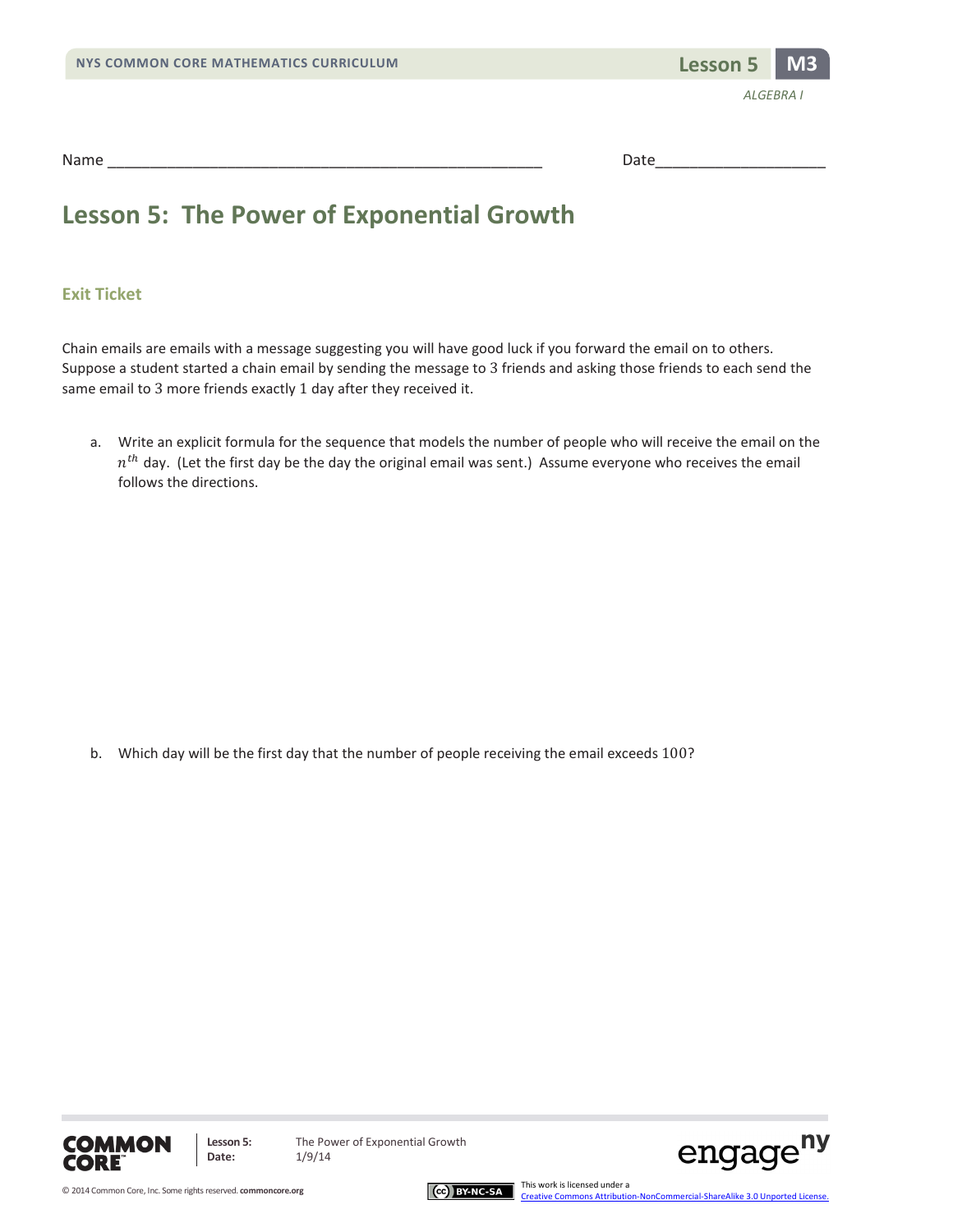

## **Lesson 6: Exponential Growth—U.S. Population and World Population**

#### **Exit Ticket**

Do the examples below require a linear or exponential growth model? State whether each example is linear or exponential, and write an explicit formula for the sequence that models the growth for each case. Include a description of the variables you use.

- 1. A savings account accumulates no interest but receives a deposit of \$825 per month.
- 2. The value of a house increases by 1.5% per year.
- 3. Every year, the alligator population is  $\frac{9}{7}$  of the previous year's population.
- 4. The temperature increases by 2° every 30 minutes from 8: 00 a.m. to 3: 30 p.m. each day for the month of July.
- 5. Every 240 minutes,  $\frac{1}{3}$  of the rodent population dies.



**Lesson 6:** Exponential Growth—U.S. Population and World Population



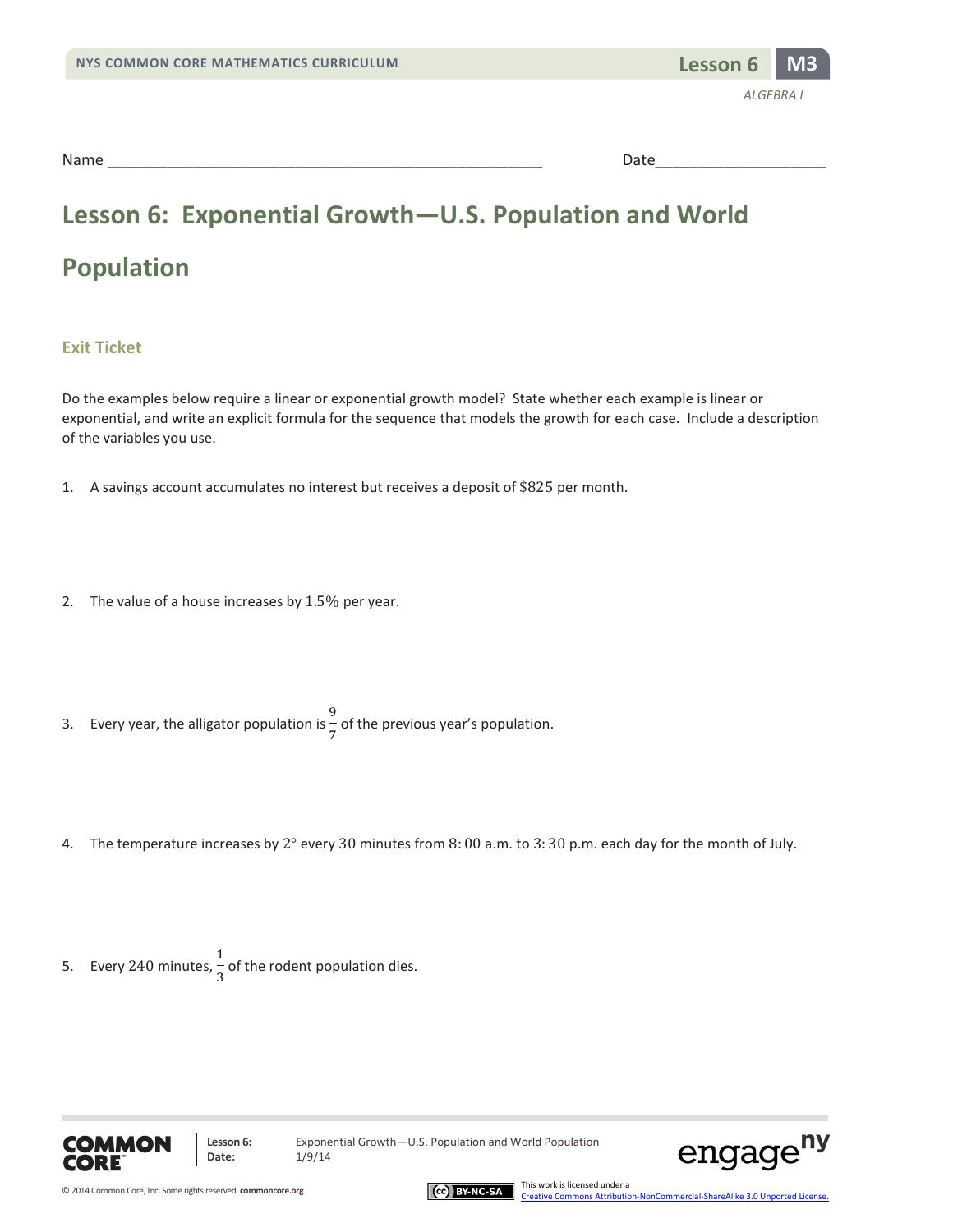

### **Lesson 7: Exponential Decay**

#### **Exit Ticket**

A huge ping-pong tournament is held in Beijing, with 65,536 participants at the start of the tournament. Each round of the tournament eliminates half the participants.

a. If  $p(r)$  represents the number of participants remaining after r rounds of play, write a formula to model the number of participants remaining.

b. Use your model to determine how many participants remain after 10 rounds of play.

c. How many rounds of play will it take to determine the champion ping-pong player?







engage<sup>ny</sup>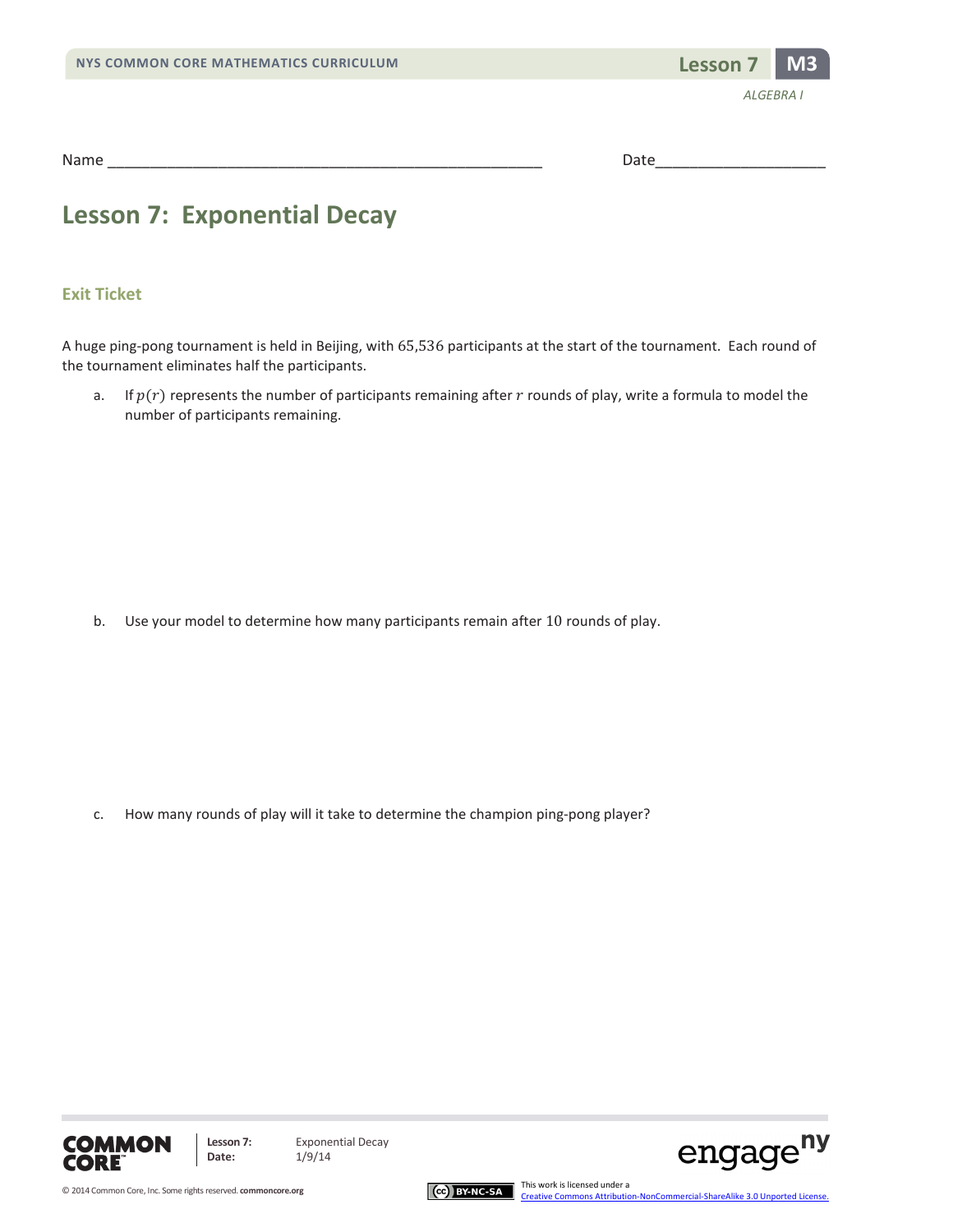



| Name | .     |
|------|-------|
|      | $  -$ |

### **Lesson 8: Why Stay with Whole Numbers?**

#### **Exit Ticket**

Recall that an odd number is a number that is one more than or one less than twice an integer. Consider the sequence formed by the odd numbers  $\{1,3,5,7,...\}$ .



1. Find a formula for  $O(n)$ , the  $n^{th}$  odd number starting with  $n = 1$ .

2. Write a convincing argument that 121 is an odd number.

3. What is the meaning of  $O(17)$ ?







[Creative Commons Attribution-NonCommercial-ShareAlike 3.0 Unported License.](http://creativecommons.org/licenses/by-nc-sa/3.0/deed.en_US)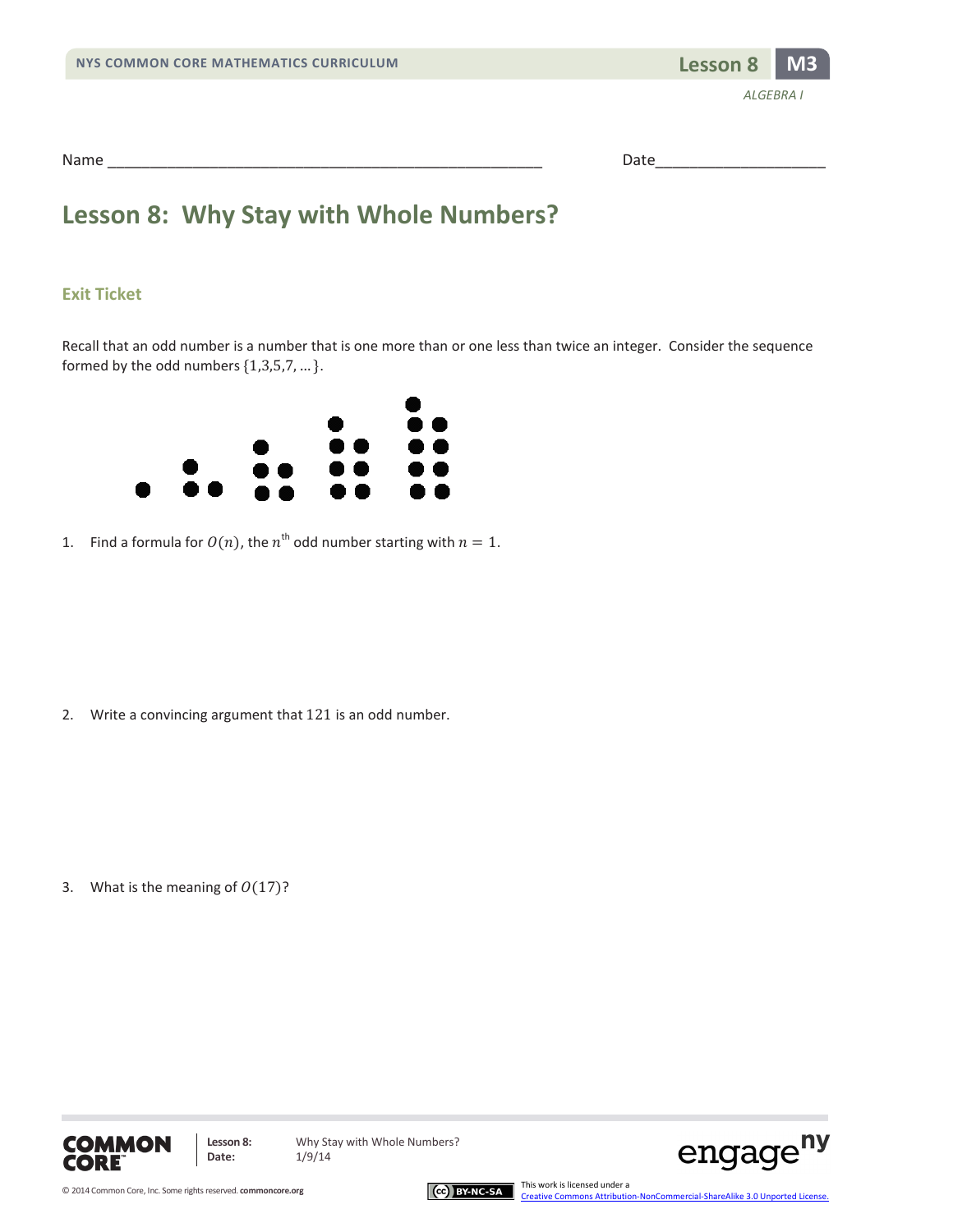

### **Lesson 9: Representing, Naming, and Evaluating Functions**

#### **Exit Ticket**

1. Given  $f$  as described below.  $f$ : {whole numbers}  $\rightarrow$  {whole numbers} Assign each whole number to its largest place value digit.

For example,  $f(4) = 4$ ,  $f(14) = 4$ , and  $f(194) = 9$ .

- a. What is the domain and range of  $f$ ?
- b. What is  $f(257)$ ?
- c. What is  $f(0)$ ?
- d. What is  $f(999)$ ?
- e. Find a value of x that makes the equation  $f(x) = 7$  a true statement.
- 2. Is the correspondence described below a function? Explain your reasoning.  $M$ : {women}  $\rightarrow$  {people} Assign each woman their child.





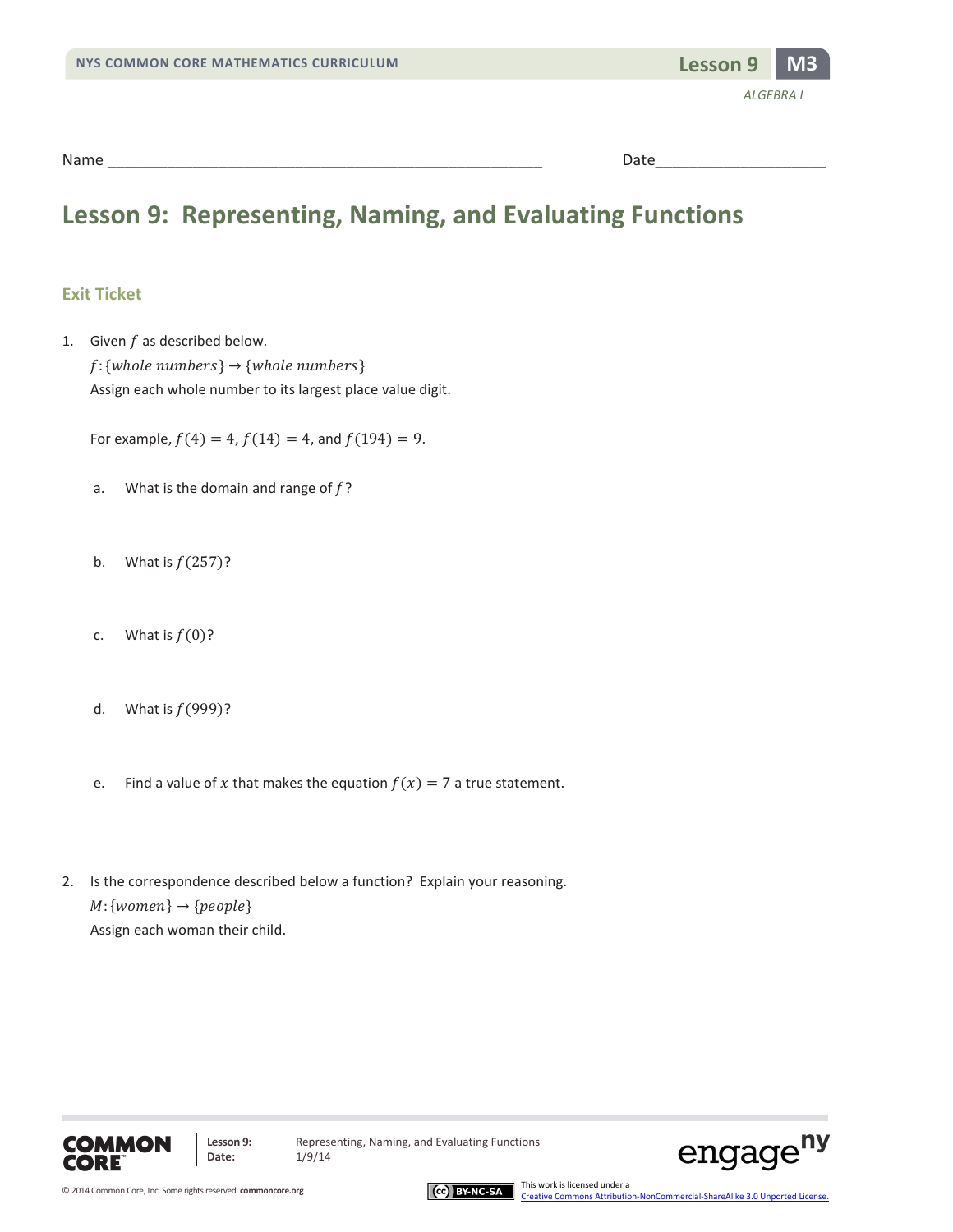

### **Lesson 10: Representing, Naming, and Evaluating Functions**

#### **Exit Ticket**

1. Let  $f(x) = 4(3)^x$ . Complete the table shown below.

| $\mathbf{v}$<br>$\lambda$ | $-1$ |  |  |
|---------------------------|------|--|--|
| f(x)                      |      |  |  |

- 2. Jenna knits scarves and then sells them on Etsy, an online marketplace. Let  $C(x) = 4x + 20$  represent the cost C in dollars to produce from 1 to 6 scarves.
	- a. Create a table to show the relationship between the number of scarves  $x$  and the cost  $C$ .

- b. What are the domain and range of  $C$ ?
- c. What is the meaning of  $C(3)$ ?
- d. What is the meaning of the solution to the equation  $C(x) = 40$ ?





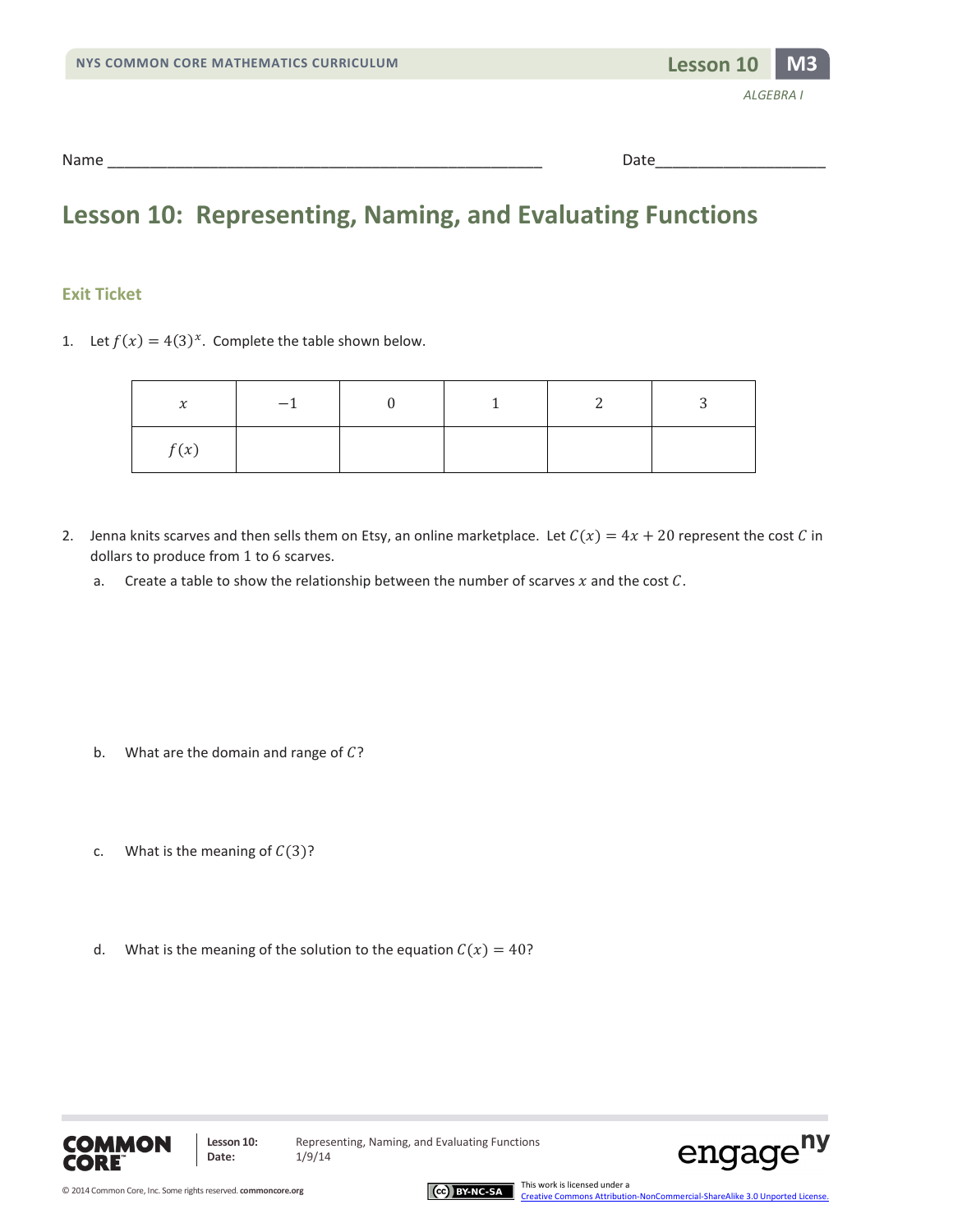

### **Lesson 11: The Graph of a Function**

#### **Exit Ticket**

1. Perform the instructions for the following programming code as if you were a computer and your paper was the computer screen.

| Declare $x$ integer      |  |
|--------------------------|--|
| Let $f(x) = 2x + 1$      |  |
| Initialize $G$ as $\{\}$ |  |
| For all x from $-3$ to 2 |  |
| Append $(x, f(x))$ to G  |  |
| Next $x$                 |  |
| Plot $G$                 |  |



2. Write three or four sentences describing in words how the thought code works.



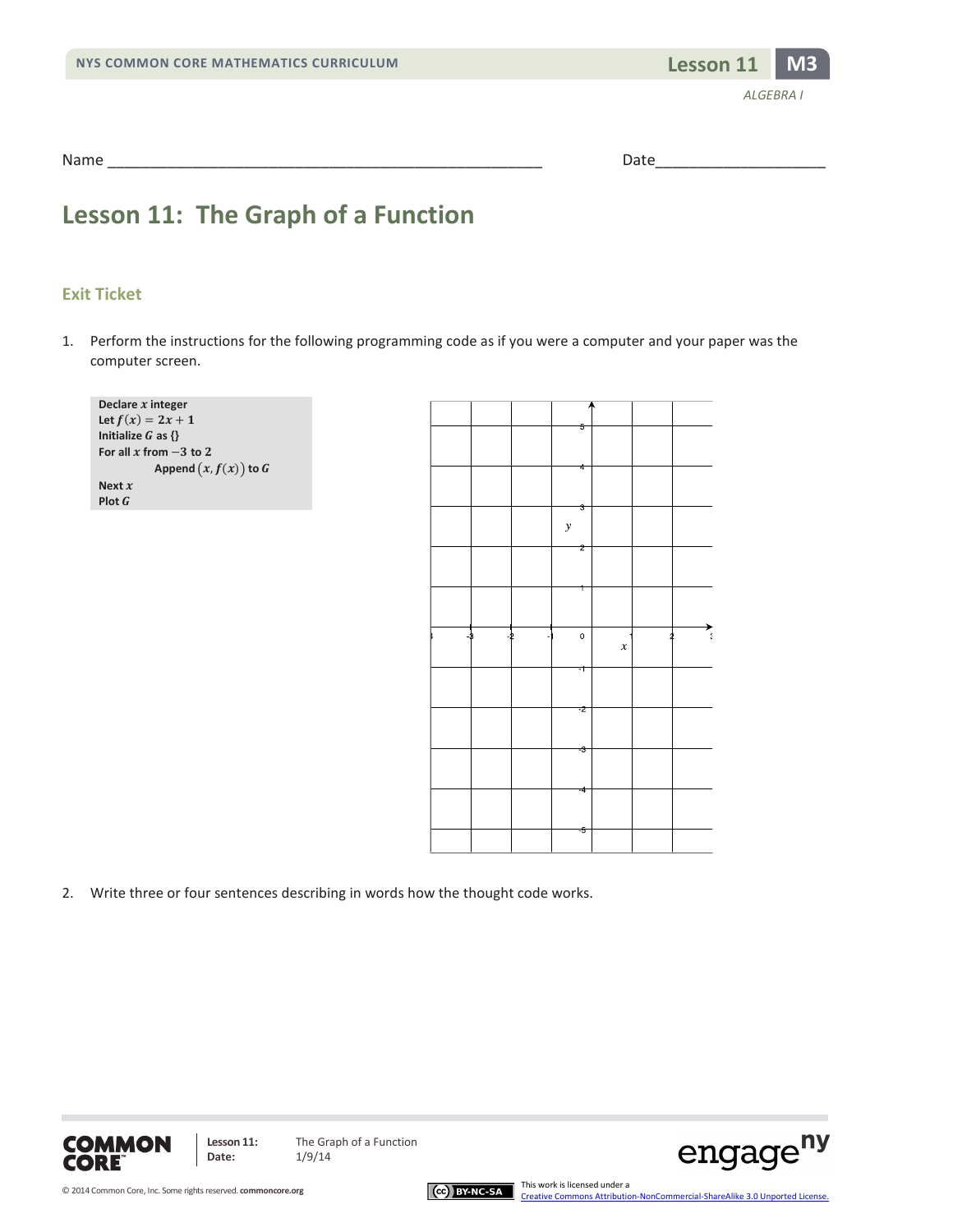

### **Lesson 12: The Graph of the Equation**  $y = f(x)$

#### **Exit Ticket**

1. Perform the instructions in the following programming code as if you were a computer and your paper was the computer screen:

**Declare integer** For all  $x$  from  $2$  to  $7$ **If**  $x + 2 = 7$  **then Print True else Print False End if Next** 

- 2. Let  $f(x) = -\frac{1}{2}x + 2$  for  $x$  in the domain  $0 \le x \le 4$ .
	- a. Write out in words the meaning of the set notation:

 $\{(x, y) | 0 \le x \le 4 \text{ and } y = f(x)\}.$ 

b. Sketch the graph of  $y = f(x)$ .





**Lesson 12:** The Graph of the Equation  $y = f(x)$ <br>Date:  $1/9/14$ **Date:** 1/9/14

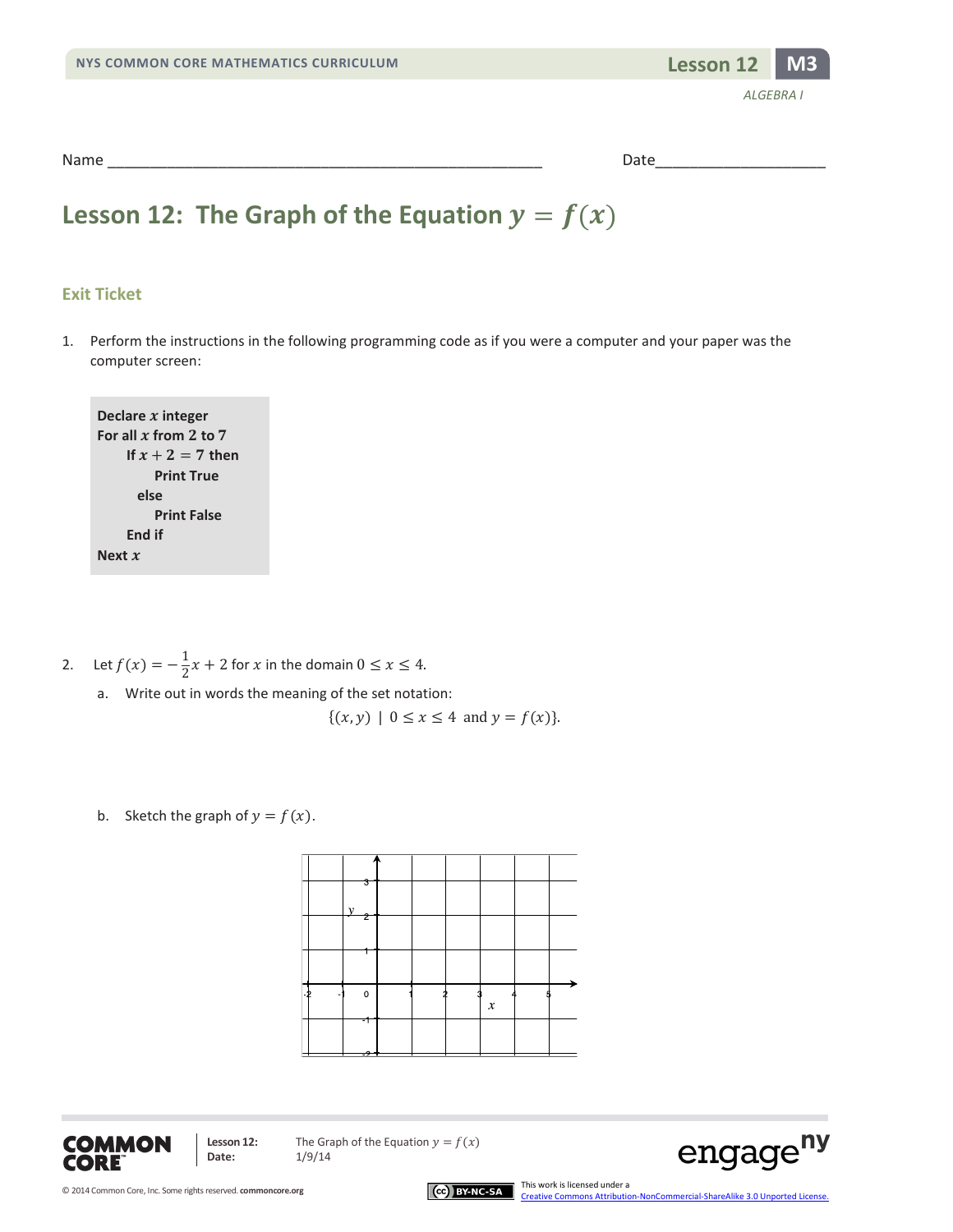

| Name   |       |
|--------|-------|
| ______ | $  -$ |

### **Lesson 13: Interpreting Graphs of Functions**

#### **Exit Ticket**

1. Estimate the time intervals when mean energy use is decreasing on an average summer day. Why would power usage be decreasing during those time intervals?



*Source: National Resource Council Canada, 2011*

2. The hot summer day energy use changes from decreasing to increasing and from increasing to decreasing more frequently than it does on an average summer day. Why do you think this occurs?



**Lesson 13:** Interpreting Graphs of Functions

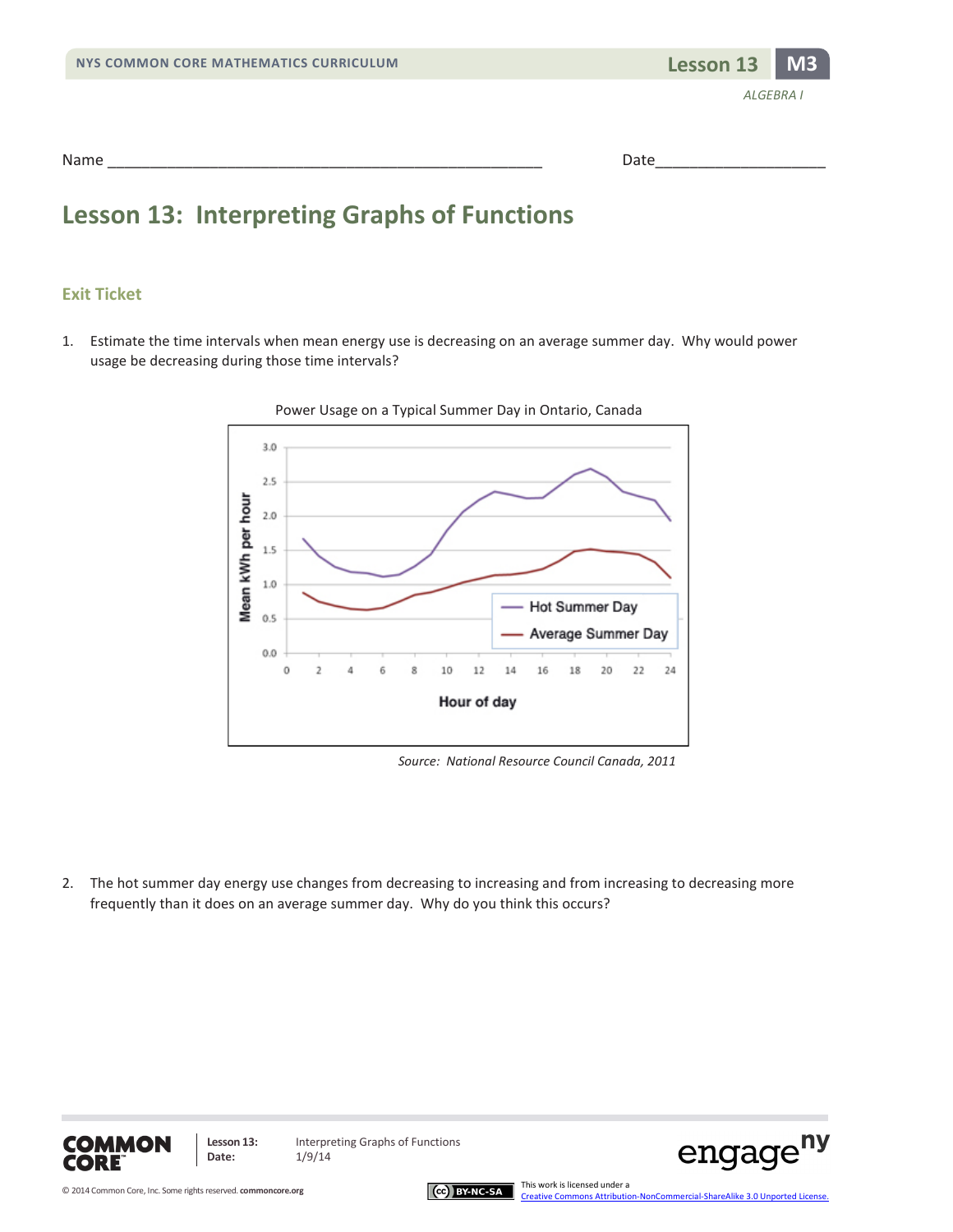

# **Lesson 14: Linear and Exponential Models—Comparing Growth**

**Exit Ticket**

**Rates** 

A big company settles its new headquarters in a small city. The city council plans road construction based on traffic increasing at a linear rate, but based on the company's massive expansion, traffic is really increasing exponentially.

What will be the repercussions of the city council's current plans? Include what you know about linear and exponential growth in your discussion.





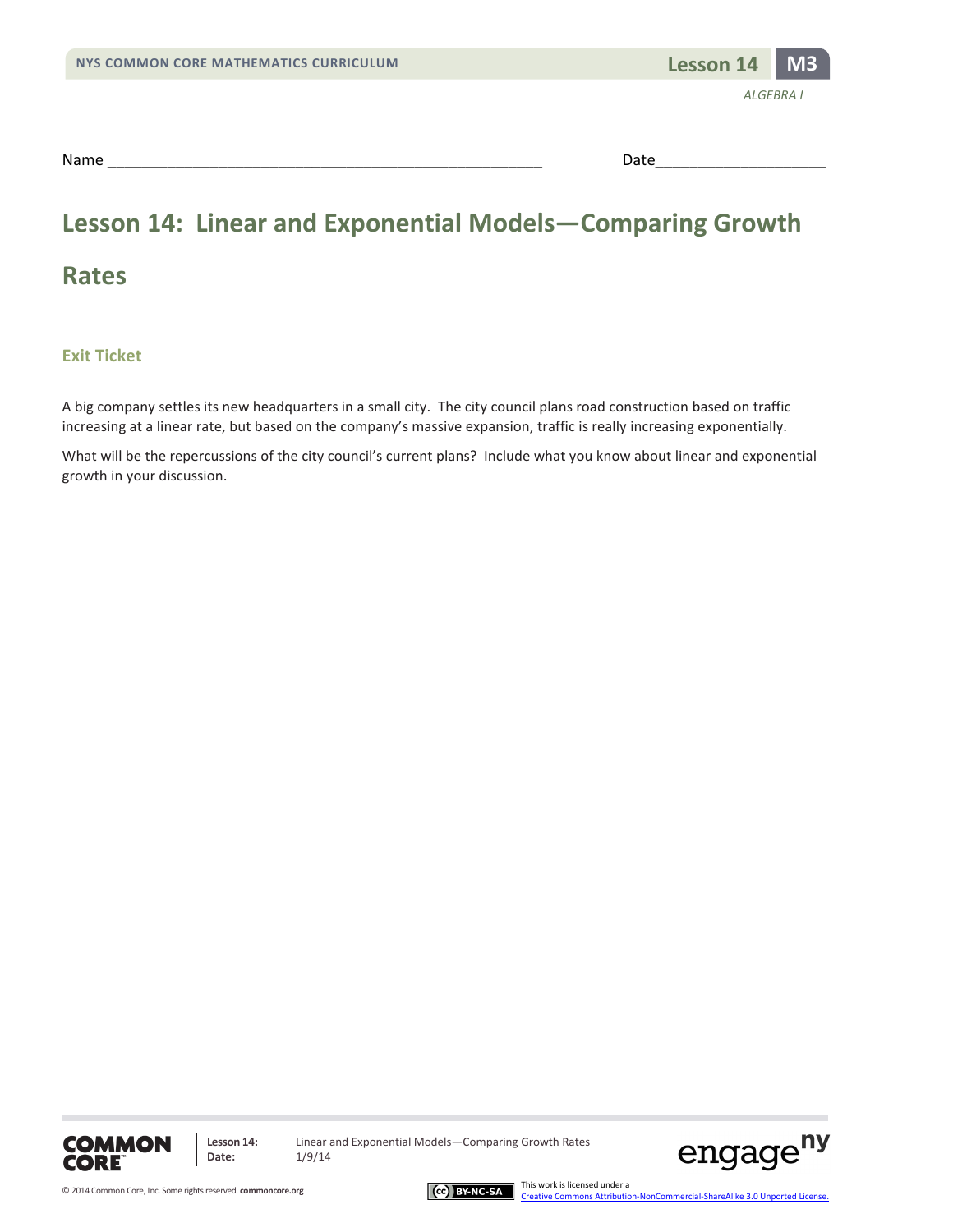| NYS COMMON CORE MATHEMATICS CURRICULUM |  |
|----------------------------------------|--|
|----------------------------------------|--|

| Nam<br>.<br>------ | $\overline{\phantom{a}}$<br>$  -$ |  |
|--------------------|-----------------------------------|--|
|                    |                                   |  |

1. The diagram below shows how tables and chairs are arranged in the school cafeteria. One table can seat 4 people, and tables can be pushed together. When two tables are pushed together, 6 people can sit around the table.



a. Complete this table to show the relationship between the number of tables, *n*, and the number of students, *S*, that can be seated around the table.

| $n$ (tables) |  |  |  |
|--------------|--|--|--|
| S (students) |  |  |  |

- b. If we made a sequence where the first term of the sequence was the number of students that can fit at 1 table, the 2<sup>nd</sup> term where the number that could fit at 2 tables, etc., would the sequence be arithmetic, geometric, or neither? Explain your reasoning.
- c. Create an explicit formula for a sequence that models this situation. Use  $n = 1$  as the first term, representing how many students can sit at one table. How do the constants in your formula relate to the situation?

d. Using this seating arrangement, how many students could fit around 15 tables pushed together in a row?





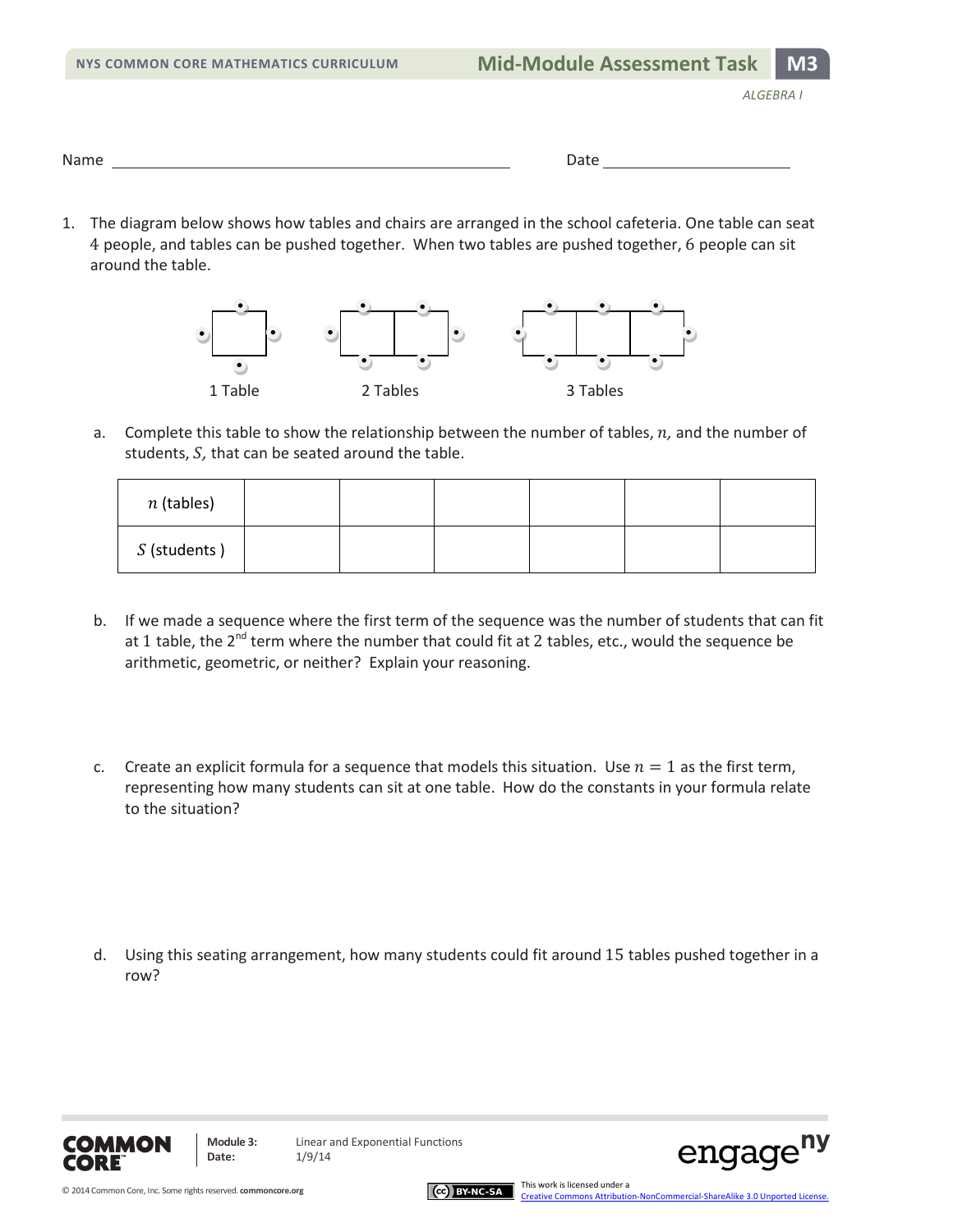The cafeteria needs to provide seating for 189 students. They can fit up to 15 rows of tables in the cafeteria. Each row can contain at most 9 tables but could contain less than that. The tables on each row must be pushed together. Students will still be seated around the tables as described earlier.

e. If they use exactly 9 tables pushed together to make each row, how many rows will they need to seat 189 students, and how many tables will they have used to make those rows?

f. Is it possible to seat the 189 students with fewer total tables? If so, what is the fewest number of tables needed? How many tables would be used in each row? (Remember that the tables on each row must be pushed together.) Explain your thinking.





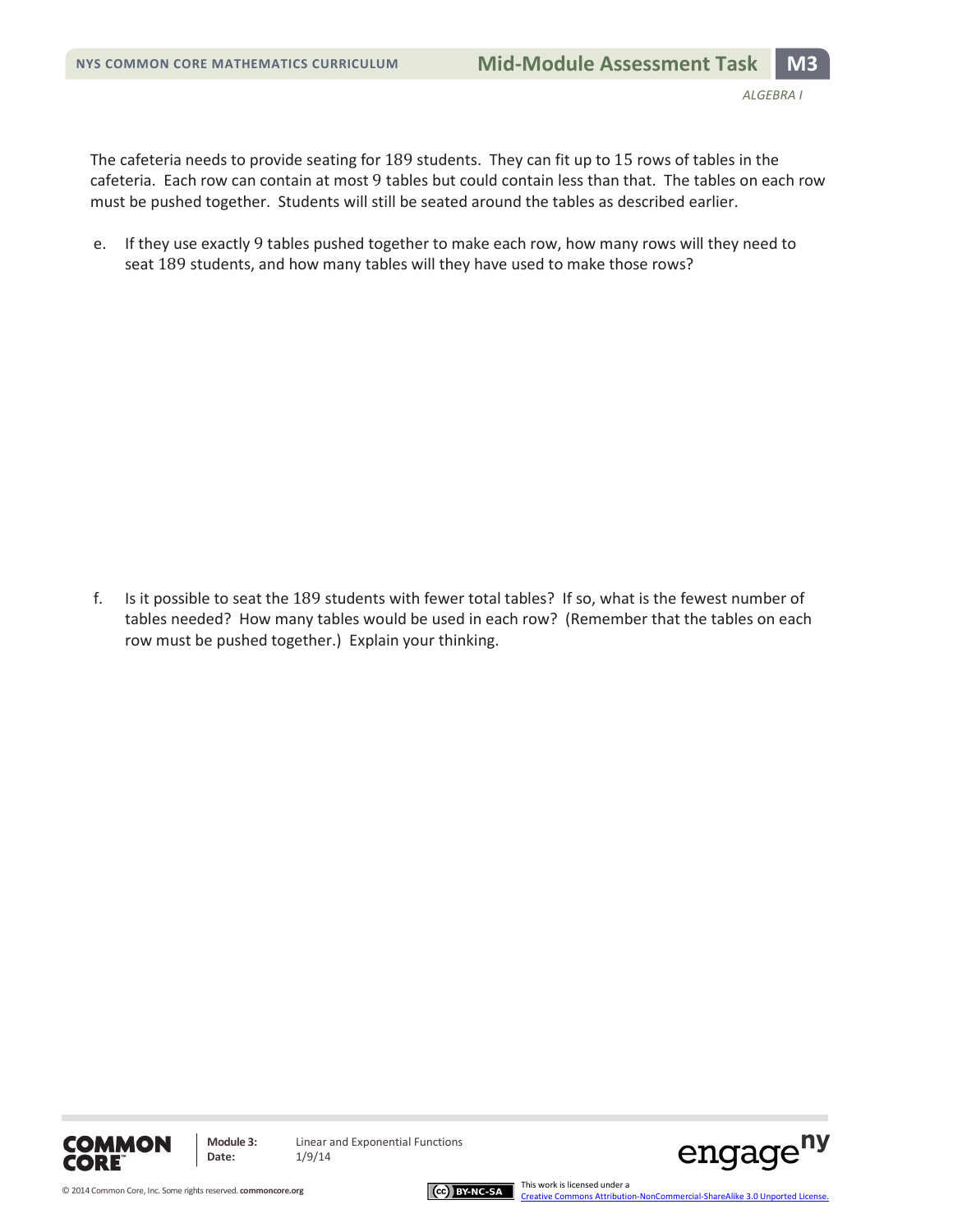2. Sydney was studying the following functions:

 $f(x) = 2x + 4$  and  $g(x) = 2(2)^{x} + 4$ 

She said that linear functions and exponential functions are basically the same. She made her statement based on plotting points at  $x = 0$  and  $x = 1$  and graphing the functions.

Help Sydney understand the difference between linear functions and exponential functions by comparing and constrasting  $f$  and  $g$ . Support your answer with a written explanation that includes use of the average rate of change and supporting tables and/or graphs of these functions.





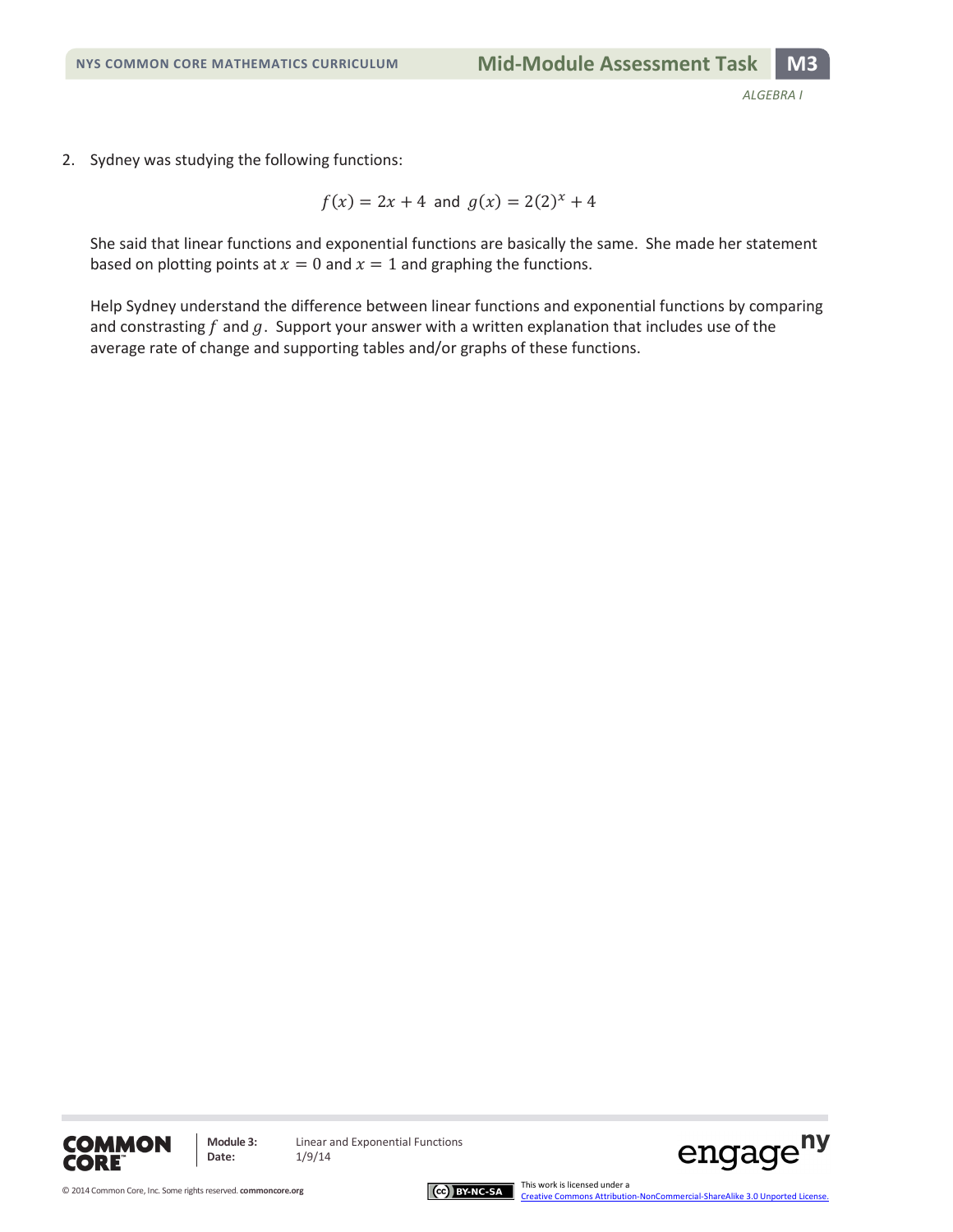3. Dots can be arranged in rectangular shapes like the one shown below.



a. Assuming the trend continues, draw the next three shapes in this particular sequence of rectangles. How many dots are in each of the shapes you drew?

The numbers that represent the number of dots in this sequence of rectangular shapes are called rectangular numbers. For example, 2 is the first rectangular number and 6 is the  $2^{nd}$  rectangular number.

b. What is the 50<sup>th</sup> rectangular number? Explain how you arrived at your answer.

c. Write a recursive formula for the rectangular numbers.



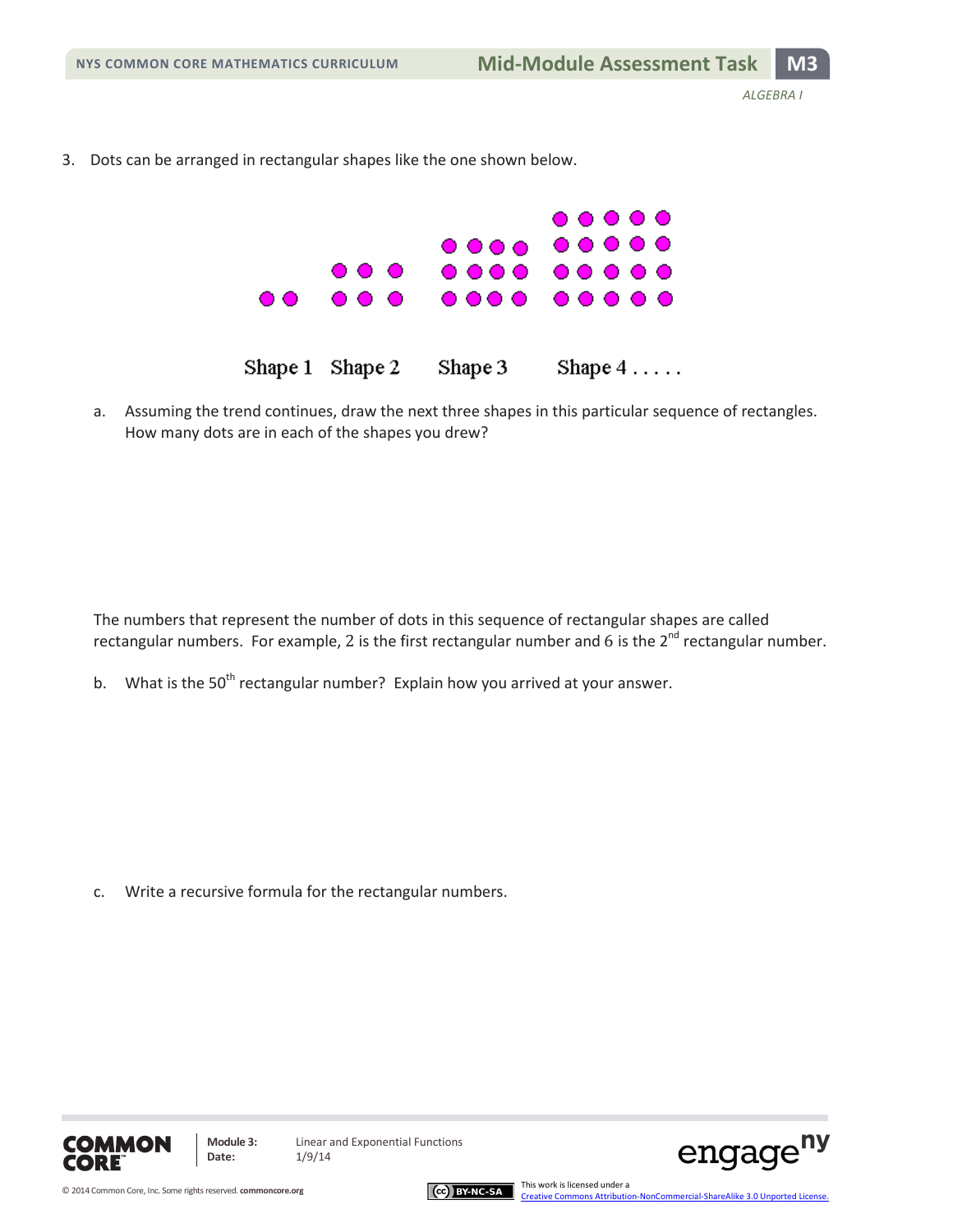- d. Write an explicit formula for the rectangular numbers.
- e. Could an explicit formula for the  $n^{\text{th}}$  rectangular number be considered a function? Explain why or why not. If yes, what would be the domain and range of the function?
- 4. Stephen is assigning parts for the school musical.
	- a. Suppose there are 20 students participating, and he has 20 roles available. If each of the 20 students will be assigned to exactly one role in the play, and each role will be played by only one student, is the assignment of the roles to the students in this way certain to be an example of a function? Explain why or why not. If yes, state the domain and range of the function.

The school musical also has a pit orchestra.

b. Suppose there are 10 instrumental parts but only 7 musicians in the orchestra. The conductor assigns an instrumental part to each musician. Some musicians will have to cover two instrumental parts, but no two musicians will have the same instrumental part. If the instrumental parts are the domain and the musicians are the range, is the assignment of instrumental parts to musicians as described sure to be an example of a function? Explain why or why not. If so, what would be the meaning of  $A(Plano) = Scott$ ?





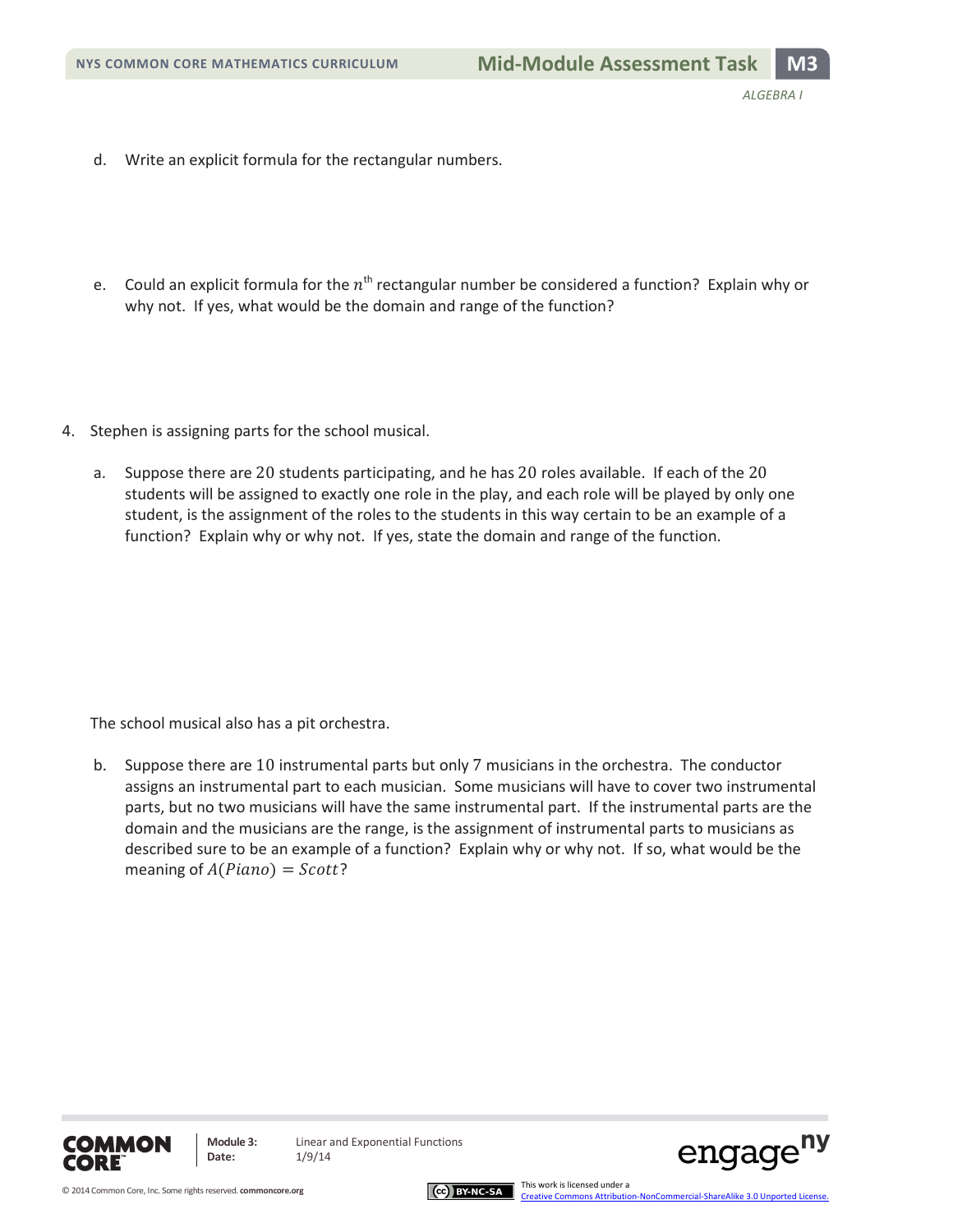c. Suppose there are 10 instrumental parts but 13 musicians in the orchestra. The conductor assigns an instrumental part to each musician. Some instrumental parts will have two musicians assigned so that all the musicians have instrumental parts. When two musicians are assigned to one part, they alternate who plays at each performance of the play. If the instrumental parts are the domain, and the musicians are the range, is the assignment of instrumental parts to musicians as described sure to be an example of a function? Explain why or why not. If so, what would be the meaning of  $A(Piano) = Scott?$ 

5. The population of a remote island has been experiencing a decline since the year 1950. Scientists used census data from 1950 and 1970 to model the declining population. In 1950 the population was 2350. In 1962 the population was 1270. They chose an exponential decay model and arrived at the function:  $P(x) = 2350(0.95)^{x}$ ,  $x \ge 0$ , where x is the number of years since 1950. The graph of this function is given below.



Number of years since 1950



**Date:** 1/9/14

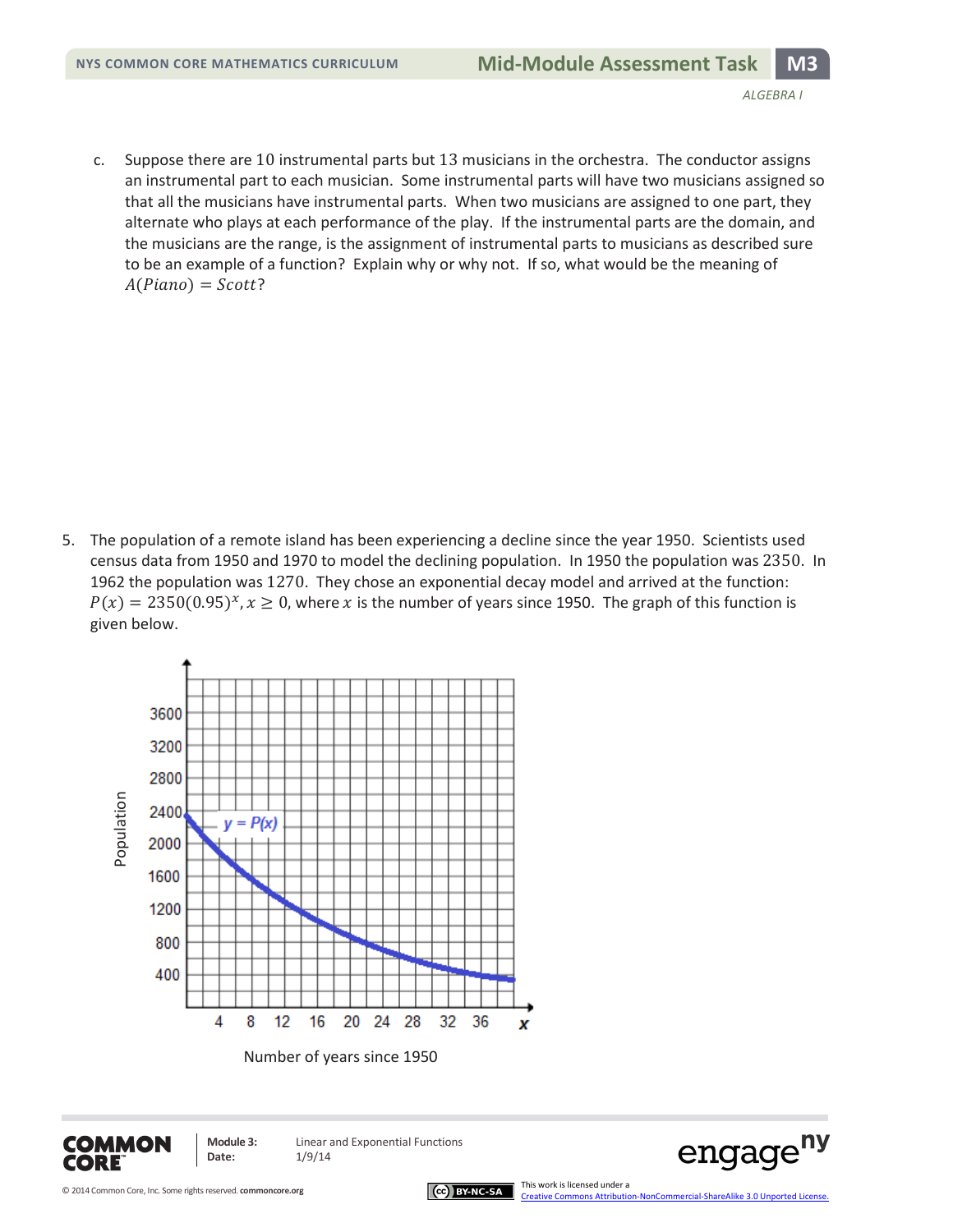a. What is the y-intercept of the graph? Interpret its meaning in the context of the problem.

b. Over what intervals is the function increasing? What does your answer mean within the context of the problem?

c. Over what intervals is the function decreasing? What does your answer mean within the context of the problem?

Another group of scientists argues that the decline in population would be better modeled by a linear function. They use the same two data points to arrive at a linear function.

d. Write the linear function that this second group of scientists would have used.





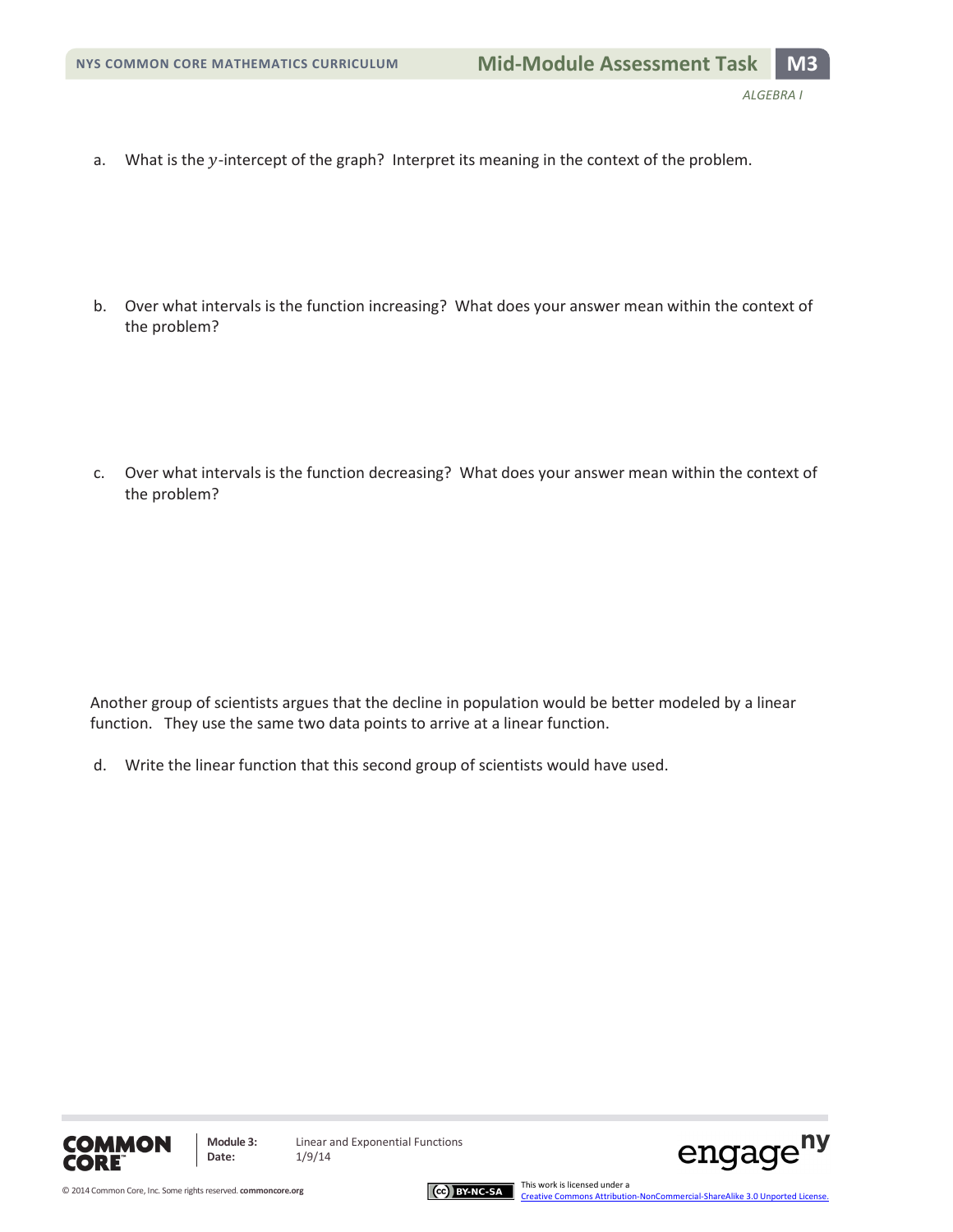e. What is an appropriate domain for the function? Explain your choice within the context of the problem.

f. Graph the function on the coordinate plane.

g. What is the  $x$ -intercept of the function? Interpret its meaning in the context of the problem.





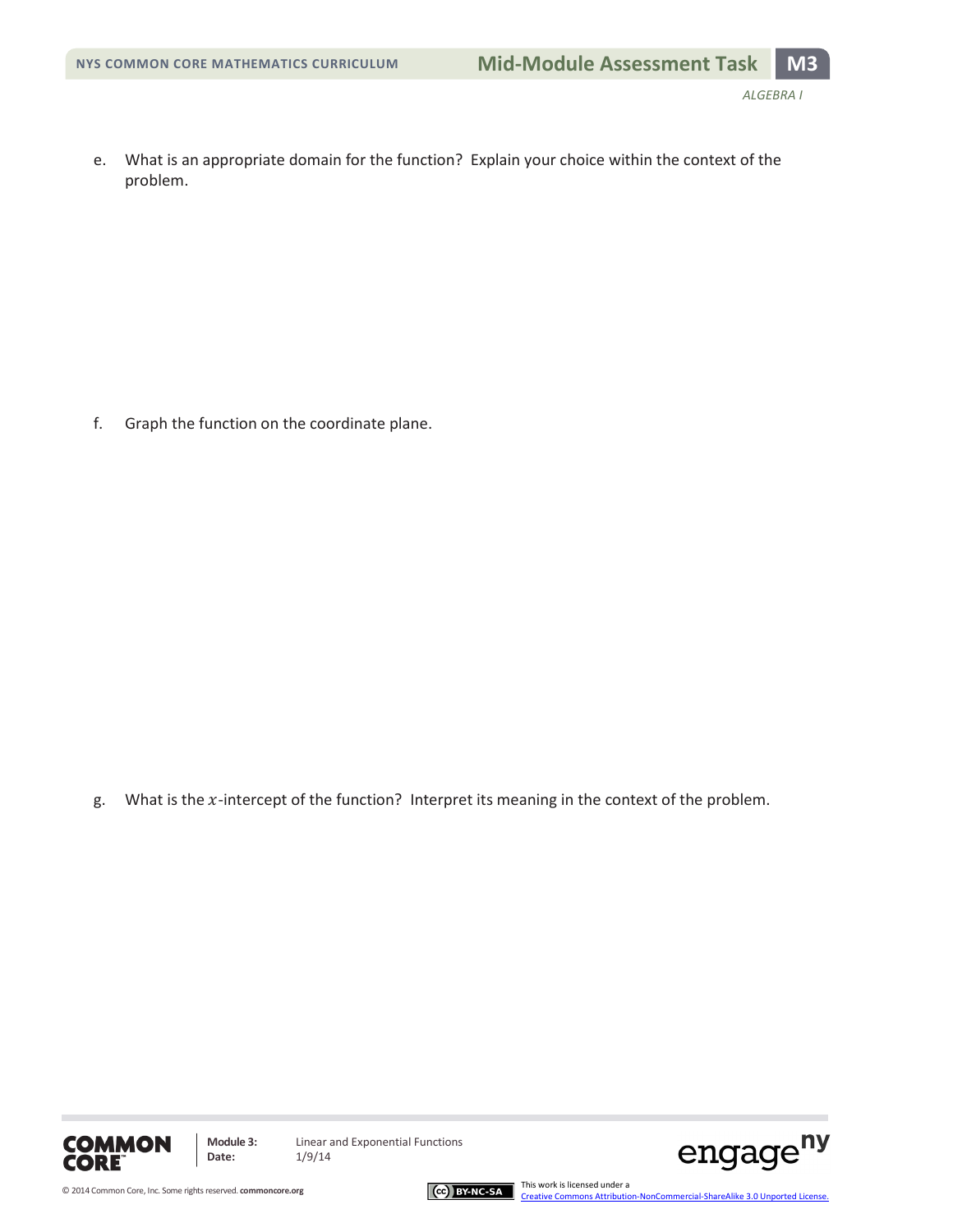

Name \_\_\_\_\_\_\_\_\_\_\_\_\_\_\_\_\_\_\_\_\_\_\_\_\_\_\_\_\_\_\_\_\_\_\_\_\_\_\_\_\_\_\_\_\_\_\_\_\_\_\_ Date\_\_\_\_\_\_\_\_\_\_\_\_\_\_\_\_\_\_\_\_

### **Lesson 15: Piecewise Functions**

#### **Exit Ticket**

Each graph shown below represents the solution set to a two-variable equation.



1. Which of these graphs could be represented by a function? Explain your reasoning.

2. For each one that can be represented by a function, define a piecewise function whose graph would be identical to the solution set shown.







engage<sup>ny</sup>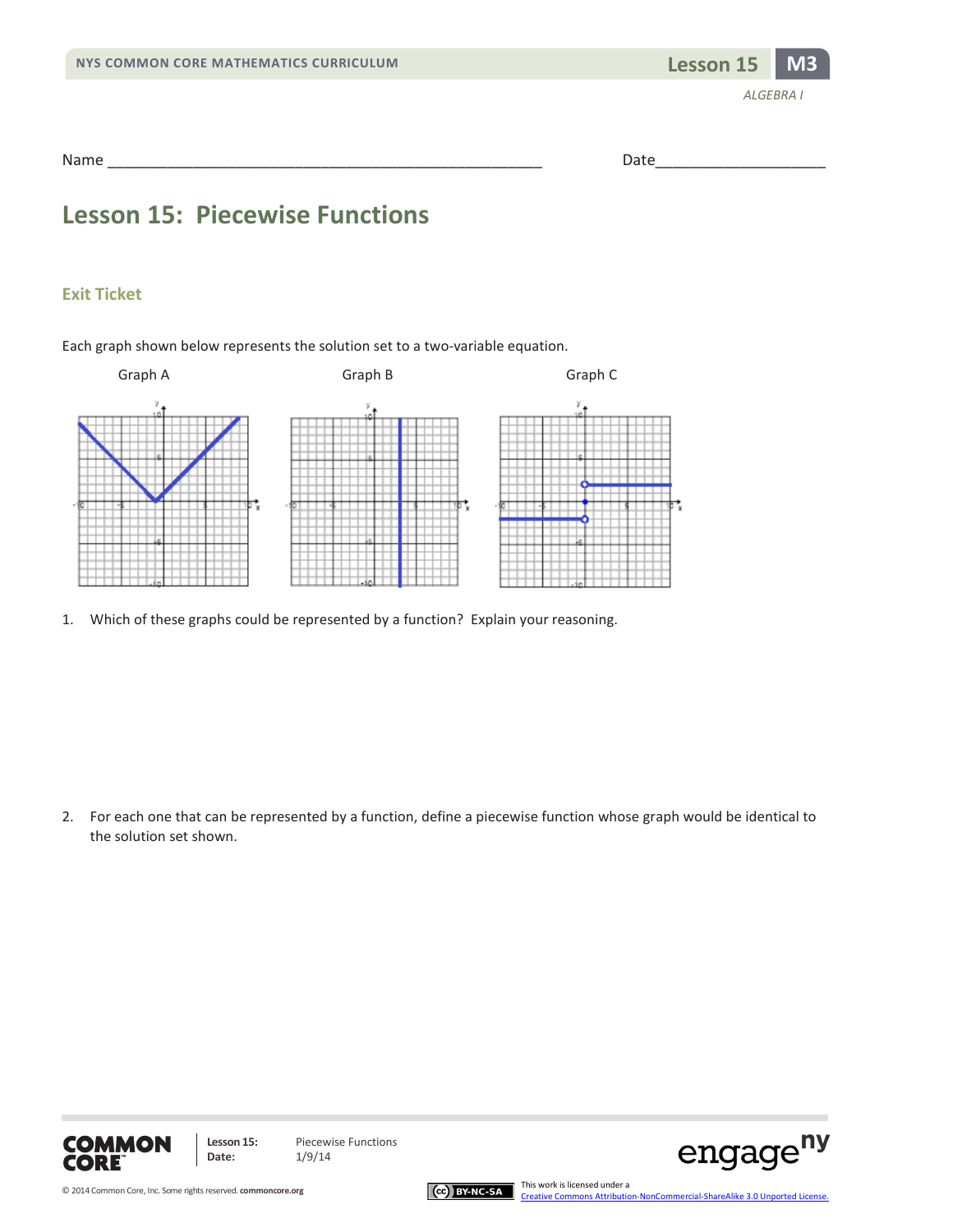

| Name | . |
|------|---|
|      |   |

### **Lesson 16: Graphs Can Solve Equations Too**

#### **Exit Ticket**

1. How do intersection points of the graphs of two functions  $f$  and  $g$  relate to the solution of an equation in the form  $f(x) = g(x)$ ?

2. What are some benefits of solving equations graphically? What are some limitations?



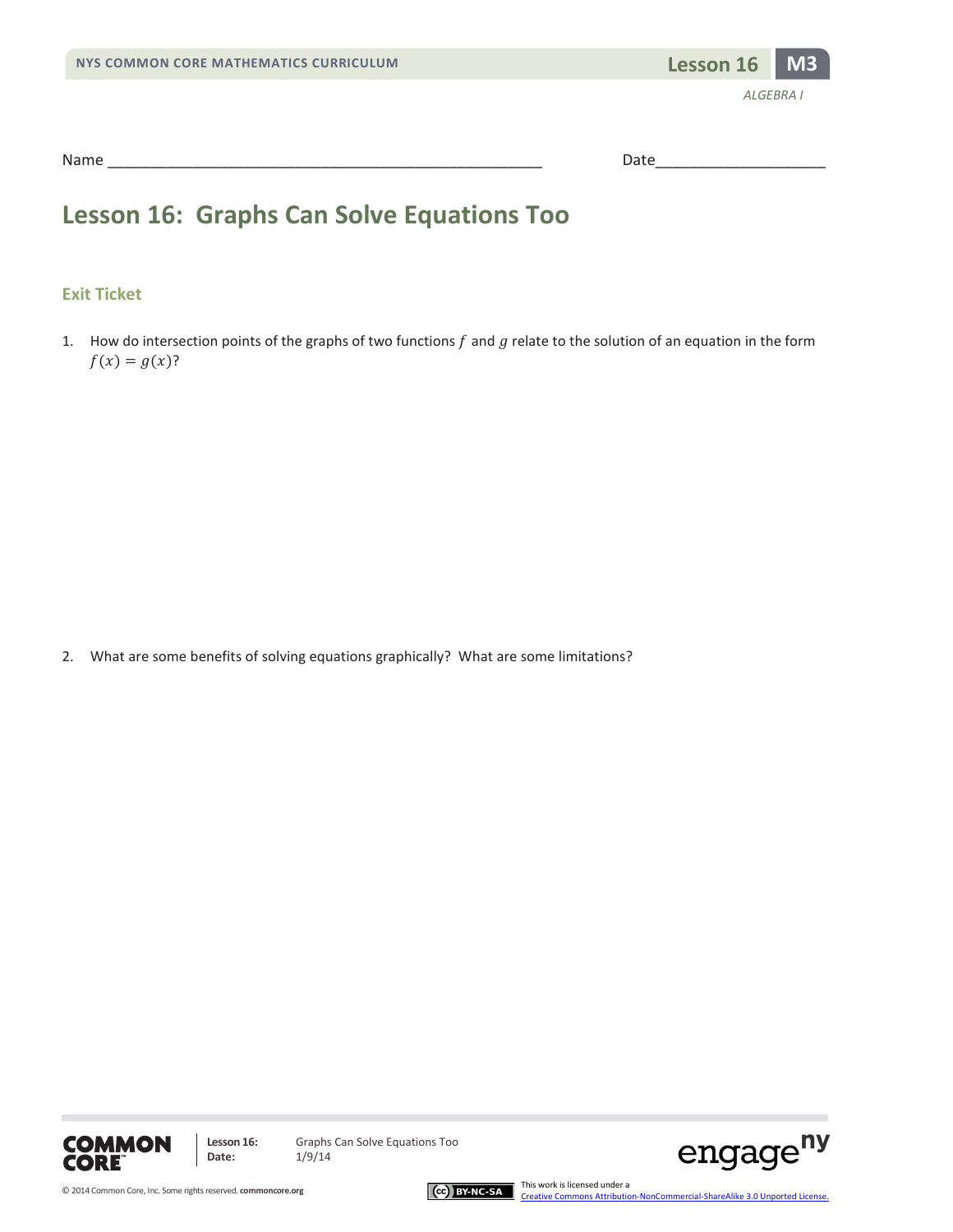### **Lesson 17: Four Interesting Transformations of Functions**

#### **Exit Ticket**

Let  $p(x) = |x|$  for every real number x. The graph of  $y = p(x)$  is shown below.

- 1. Let  $q(x) = -\frac{1}{2}|x|$  for every real number x. Describe how to obtain the graph of  $y = q(x)$  from the graph of  $y = p(x)$ . Sketch the graph of  $y = q(x)$  on the same set of axes as the graph of  $y = p(x)$ .
- 2. Let  $r(x) = |x| 1$  for every real number x. Describe how to obtain the graph of  $y = r(x)$  from the graph of  $y = p(x)$ . Sketch the graph of  $y = r(x)$  on the same set of axes as the graphs of  $y = p(x)$  and  $y = q(x)$ .





**Date:** 1/9/14

Lesson 17: Four Interesting Transformations of Functions



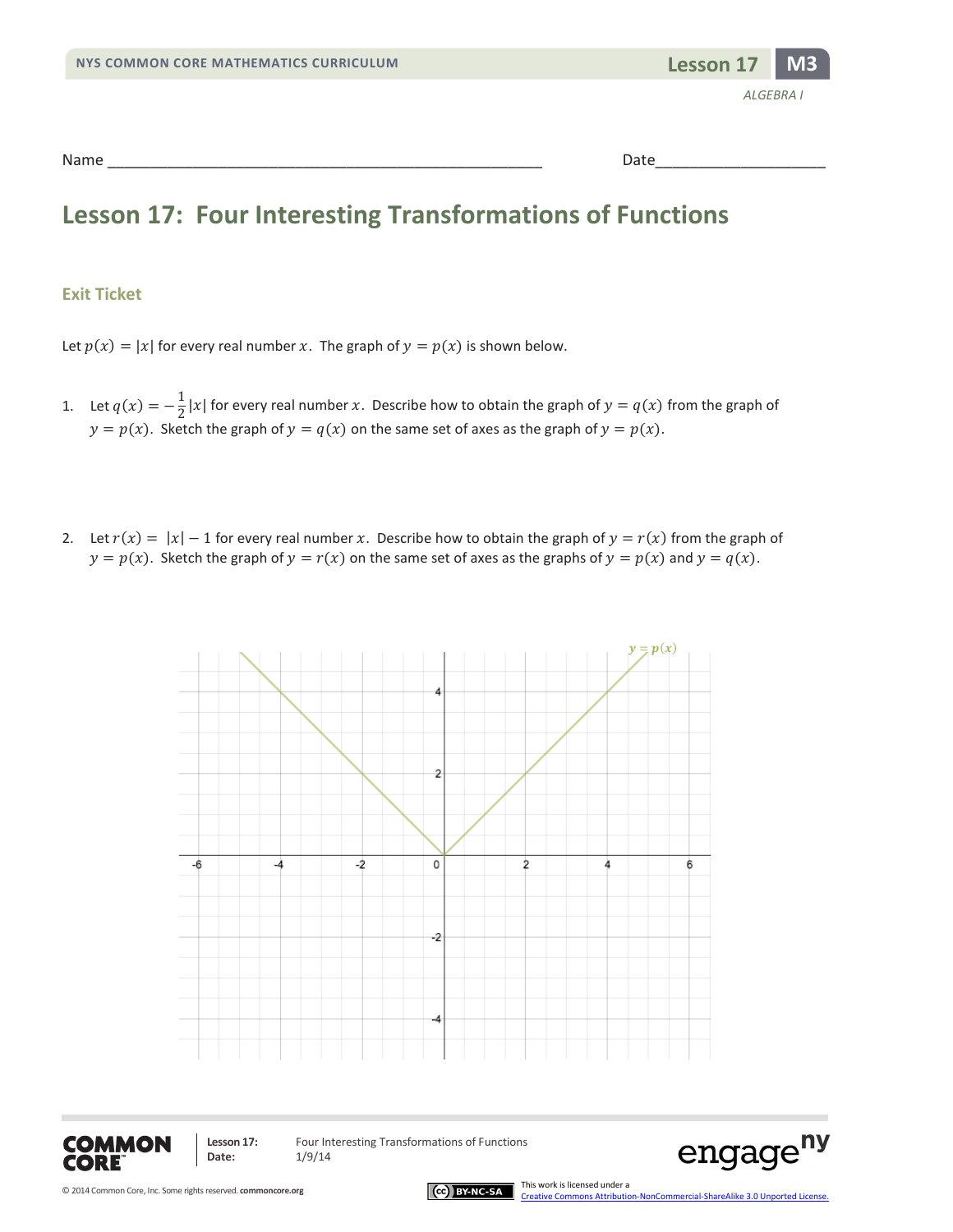| NYS COMMON CORE MATHEMATICS CURRICULUM | Lesson 18 M3 |                  |
|----------------------------------------|--------------|------------------|
|                                        |              | <b>ALGEBRA I</b> |
| Name                                   | Date         |                  |

### **Lesson 18: Four Interesting Transformations of Functions**

#### **Exit Ticket**

Write the formula for the functions depicted by the graphs below:

- a. () = \_\_\_\_\_\_\_\_\_\_\_\_\_\_\_\_\_\_\_\_\_\_\_\_\_\_\_\_\_\_\_\_
- b. () = \_\_\_\_\_\_\_\_\_\_\_\_\_\_\_\_\_\_\_\_\_\_\_\_\_\_\_\_\_\_\_\_
- c. ℎ() = \_\_\_\_\_\_\_\_\_\_\_\_\_\_\_\_\_\_\_\_\_\_\_\_\_\_\_\_\_\_\_\_





**Lesson 18:** Four Interesting Transformations of Functions<br>Date:  $1/9/14$ **Date:** 1/9/14



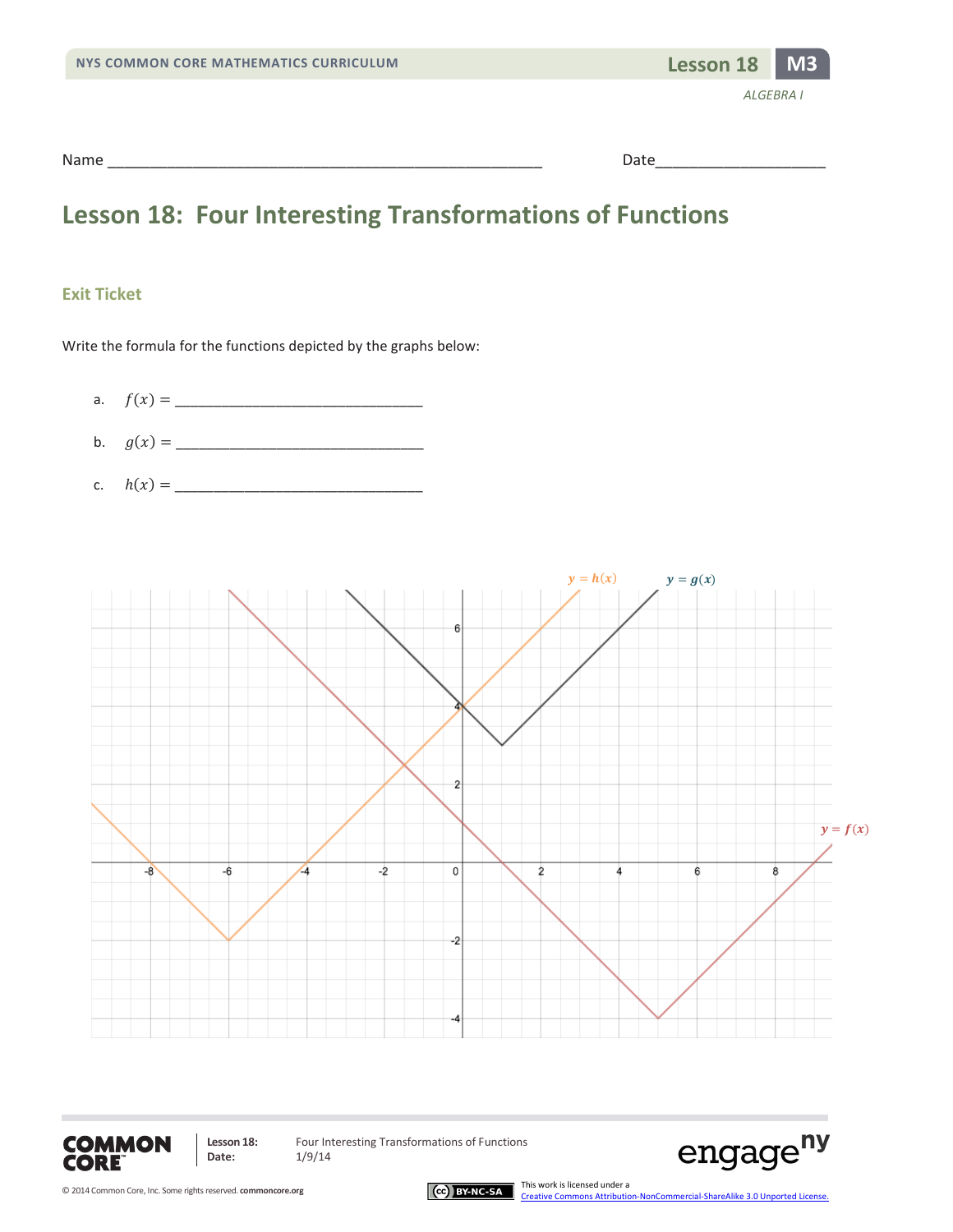| NYS COMMON CORE MATHEMATICS CURRICULUM | Lesson 19 | M3               |
|----------------------------------------|-----------|------------------|
|                                        |           | <b>ALGEBRA I</b> |
| Name                                   | Date      |                  |

### **Lesson 19: Four Interesting Transformations of Functions**

#### **Exit Ticket**



Let  $f(x) = x^2$ ,  $g(x) = (3x)^2$ , and  $h(x) = (\frac{1}{3}x)^2$ , where x can be any real number. The graphs above are of  $y = f(x)$ ,  $y = g(x)$ , and  $y = h(x)$ .

- 1. Label each graph with the appropriate equation.
- 2. Describe the transformation that takes the graph of  $y = f(x)$  to the graph of  $y = g(x)$ . Use coordinates of each to illustrate an example of the correspondence.



Lesson 19: Four Interesting Transformations of Functions



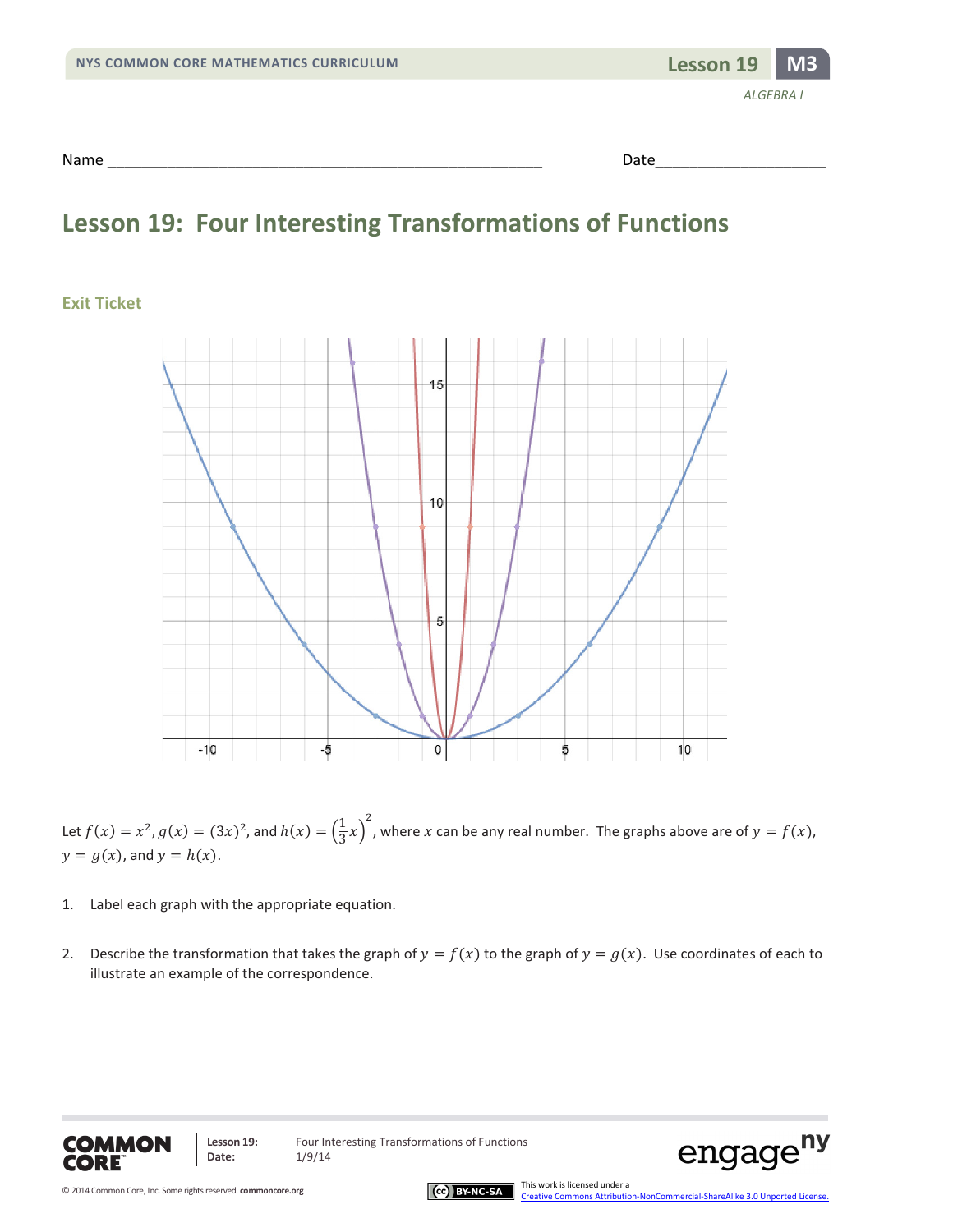

3. Describe the transformation that takes the graph of  $y = f(x)$  to the graph of  $y = h(x)$ . Use coordinates to illustrate an example of the correspondence.



**Lesson 19:** Four Interesting Transformations of Functions<br>Date:  $1/9/14$ **Date:** 1/9/14



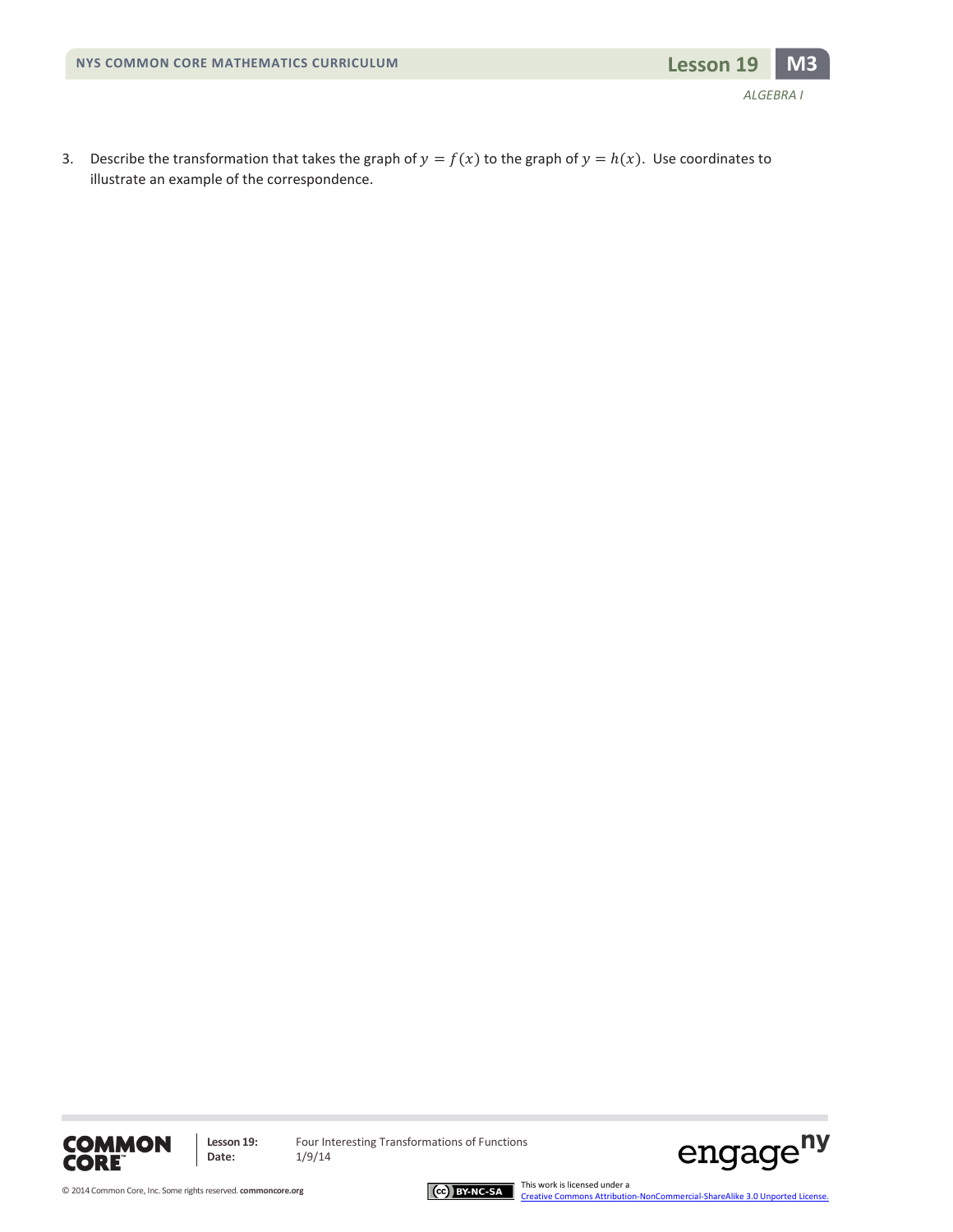

### **Lesson 20: Four Interesting Transformations of Functions**

#### **Exit Ticket**

The graph of a piecewise function  $f$  is shown below.

Let  $p(x) = f(x - 2)$ ,  $q(x) = \frac{1}{2}f(x - 2)$ , and  $r(x) = \frac{1}{2}f(x - 2) + 3$ . Graph  $y = p(x)$ ,  $y = q(x)$ , and  $y = r(x)$  on the same set of axes as the graph of  $y = f(x)$ .





**Date:** 1/9/14

Lesson 20: Four Interesting Transformations of Functions



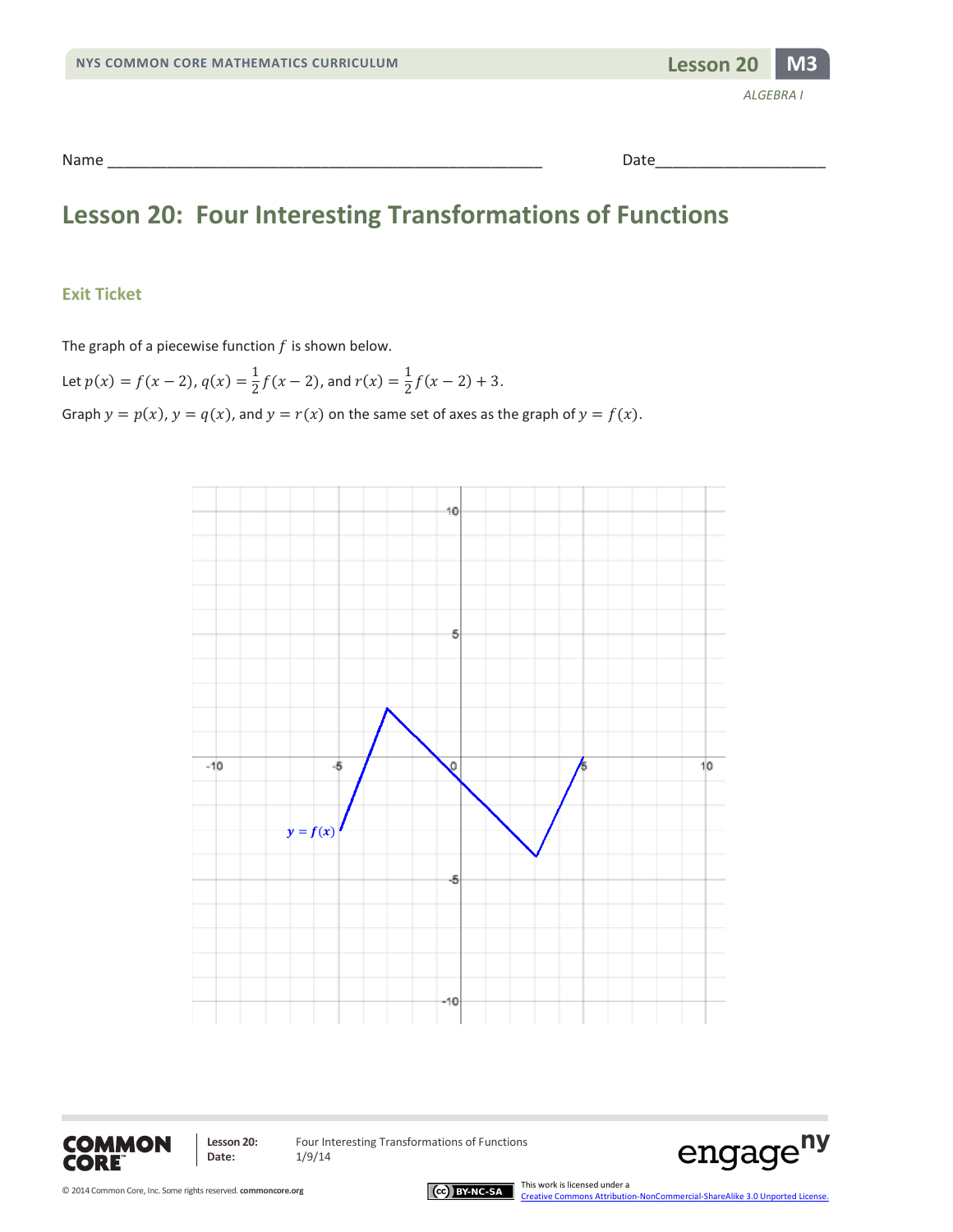

### **Lesson 21: Comparing Linear and Exponential Functions Again**

#### **Exit Ticket**

Here is a classic riddle: Mr. Smith has an apple orchard. He hires his daughter, Lucy, to pick apples and offers her two payment options.

Option A: \$1.50 per bushel of apples picked.

- Option B: 1 cent for picking one bushel, 3 cents for picking two bushels, 9 cents for picking three bushels, and so on, with the amount of money tripling for each additional bushel picked.
- a. Write a function to model each option.
- b. If Lucy picks six bushels of apples, which option should she choose?
- c. If Lucy picks 12 bushels of apples, which option should she choose?
- d. How many bushels of apples does Lucy need to pick to make option B better for her than option A?





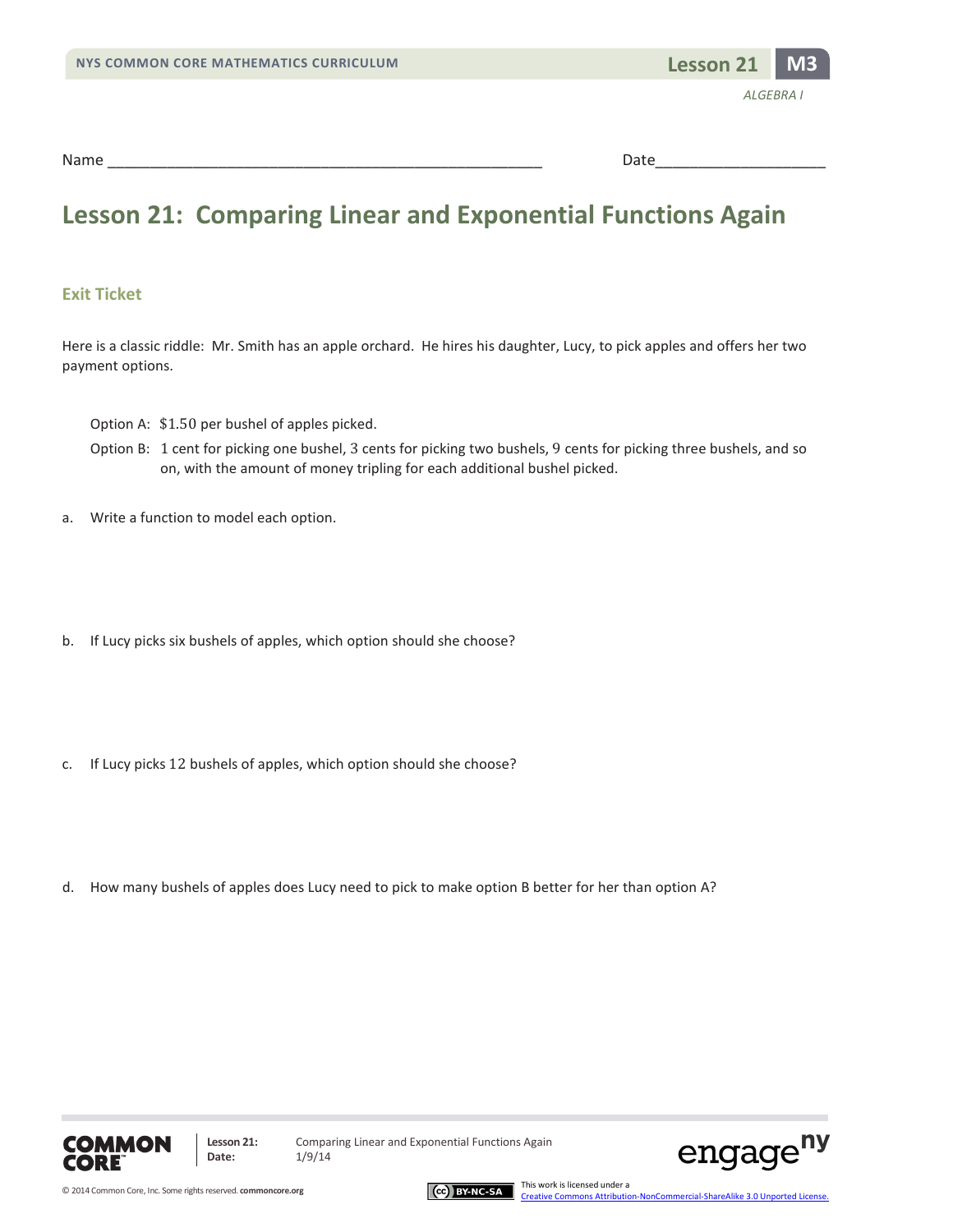

### **Lesson 22: Modeling an Invasive Species Population**

#### **Exit Ticket**

1. For the equation found in Exercise 8, explain the parameters of the equation within the context of the problem.

- 2. Given each of the following, describe what features in the data or graph make it apparent that an exponential model would be more suitable than a linear model.
	- a. The table of data.
	- b. The scatterplot.
	- c. The average rates of change found in Exercise 6.
- 3. Use your equation from Exercise 8 to predict the number of lionfish sightings by year 2020. Is this prediction accurate? Explain.



**Lesson 22:** Modeling an Invasive Species Population



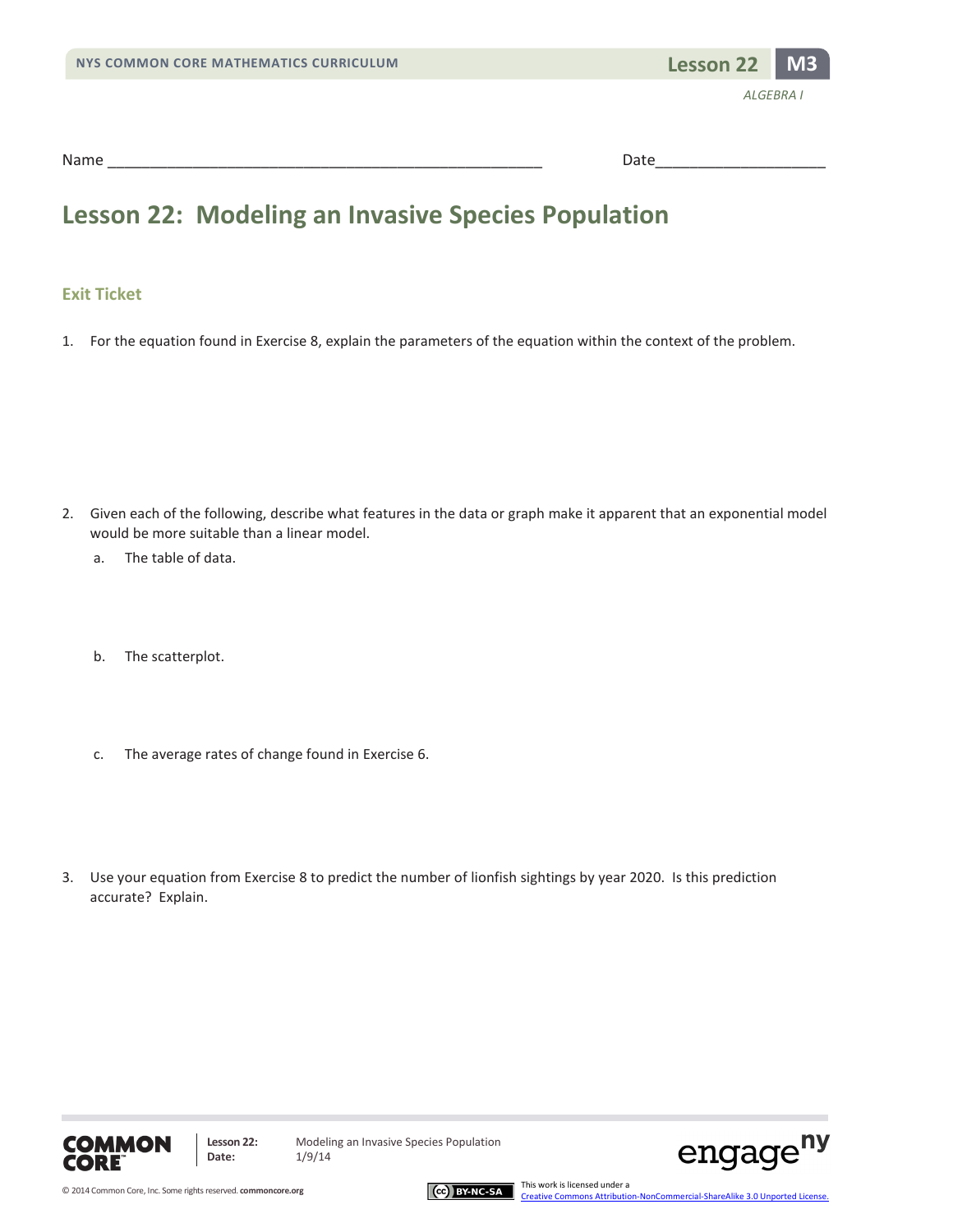

| Name | . |
|------|---|
|      |   |

### **Lesson 23: Newton's Law of Cooling**

#### **Exit Ticket**

Shown below is the graph of cup 1 from the exercise completed in class. For each scenario, sketch and label a graph of cup 2 on the same coordinate plane.

1. Cup 2 is poured 10 minutes after cup 1 (the pot of coffee is maintained at 180˚F over the 10 minutes).



2. Cup 2 is immediately taken outside where the temperature is 90°F.









[Creative Commons Attribution-NonCommercial-ShareAlike 3.0 Unported License.](http://creativecommons.org/licenses/by-nc-sa/3.0/deed.en_US)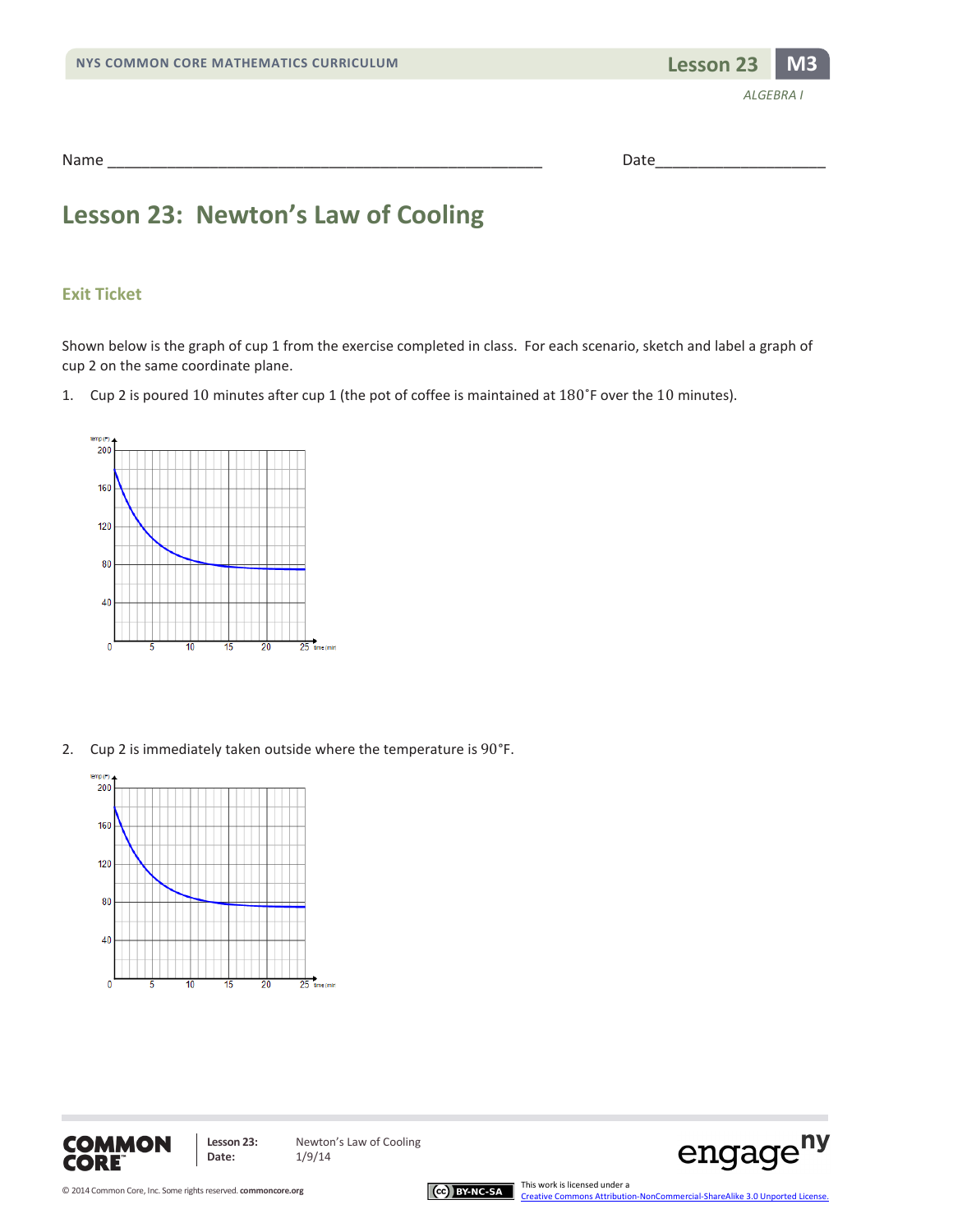

### **Lesson 24: Piecewise and Step Functions in Context**

#### **Exit Ticket**

1. Use the graph to complete the table.



|  |  | Weight in Ounces |  |
|--|--|------------------|--|
|--|--|------------------|--|

| Weight in ounces,<br>∼   | . . | ບ. ປ |  |
|--------------------------|-----|------|--|
| Cost of postage,<br>C(x) |     |      |  |

- 2. Write a formula involving step functions that represents the cost of postage based on the graph shown above.
- 3. If it cost Trina \$0.54 to mail her letter, how many ounces did it weigh?



**Lesson 24:** Piecewise and Step Functions in Context



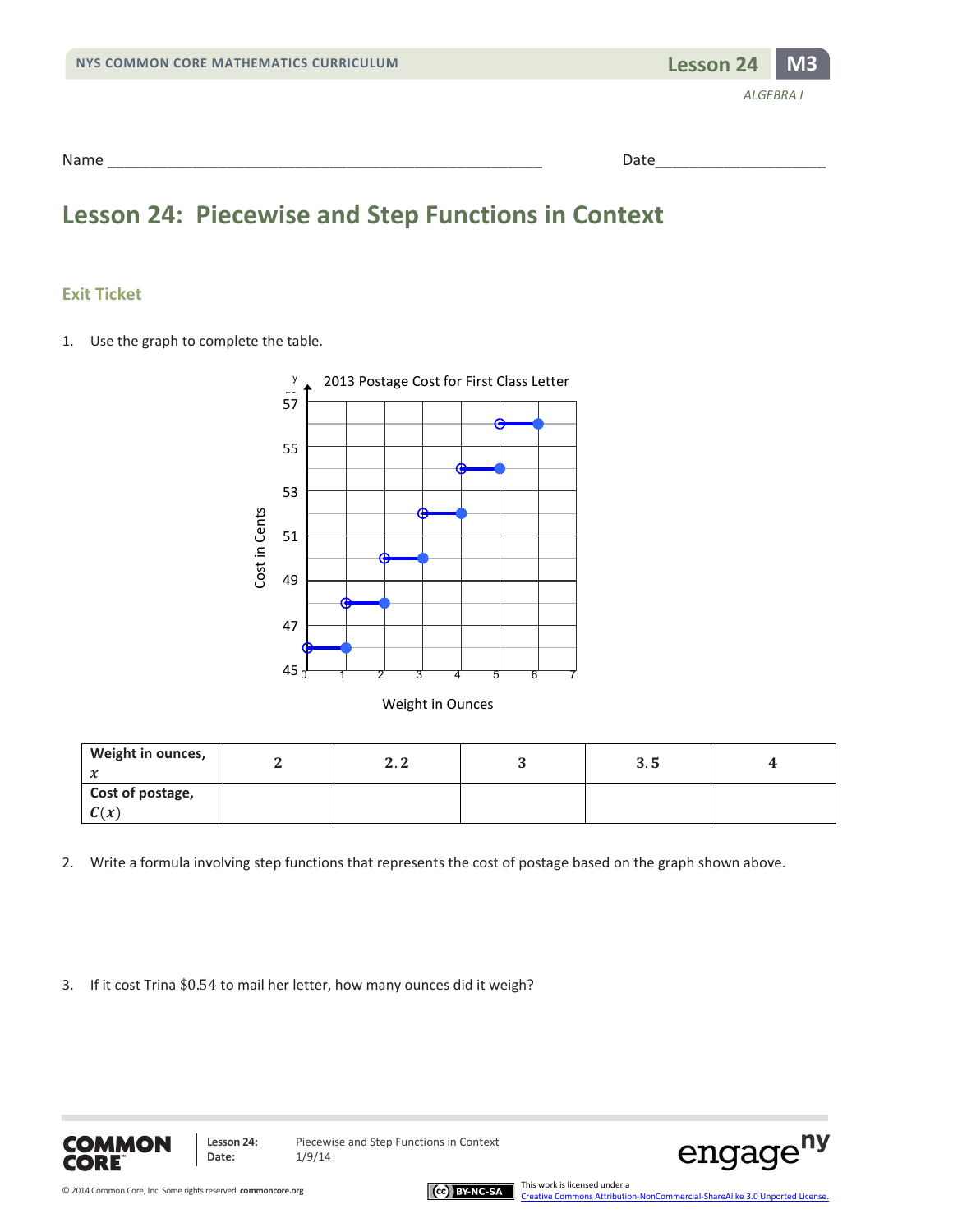```
Name Date
```
- 1. Given  $h(x) = |x + 2| 3$  and  $g(x) = -|x| + 4$ .
	- a. Describe how to obtain the graph of g from the graph of  $a(x) = |x|$  using transformations.
	- b. Describe how to obtain the graph of h from the graph of  $a(x) = |x|$  using transformations.
	- c. Sketch the graphs of  $h(x)$  and  $g(x)$  on the same coordinate plane.



- d. Use your graphs to estimate the solutions to the equation:  $|x + 2| - 3 = -|x| + 4$ Explain how you got your answer.
- e. Were your estimations you made in part (d) correct? If yes, explain how you know. If not explain why not.





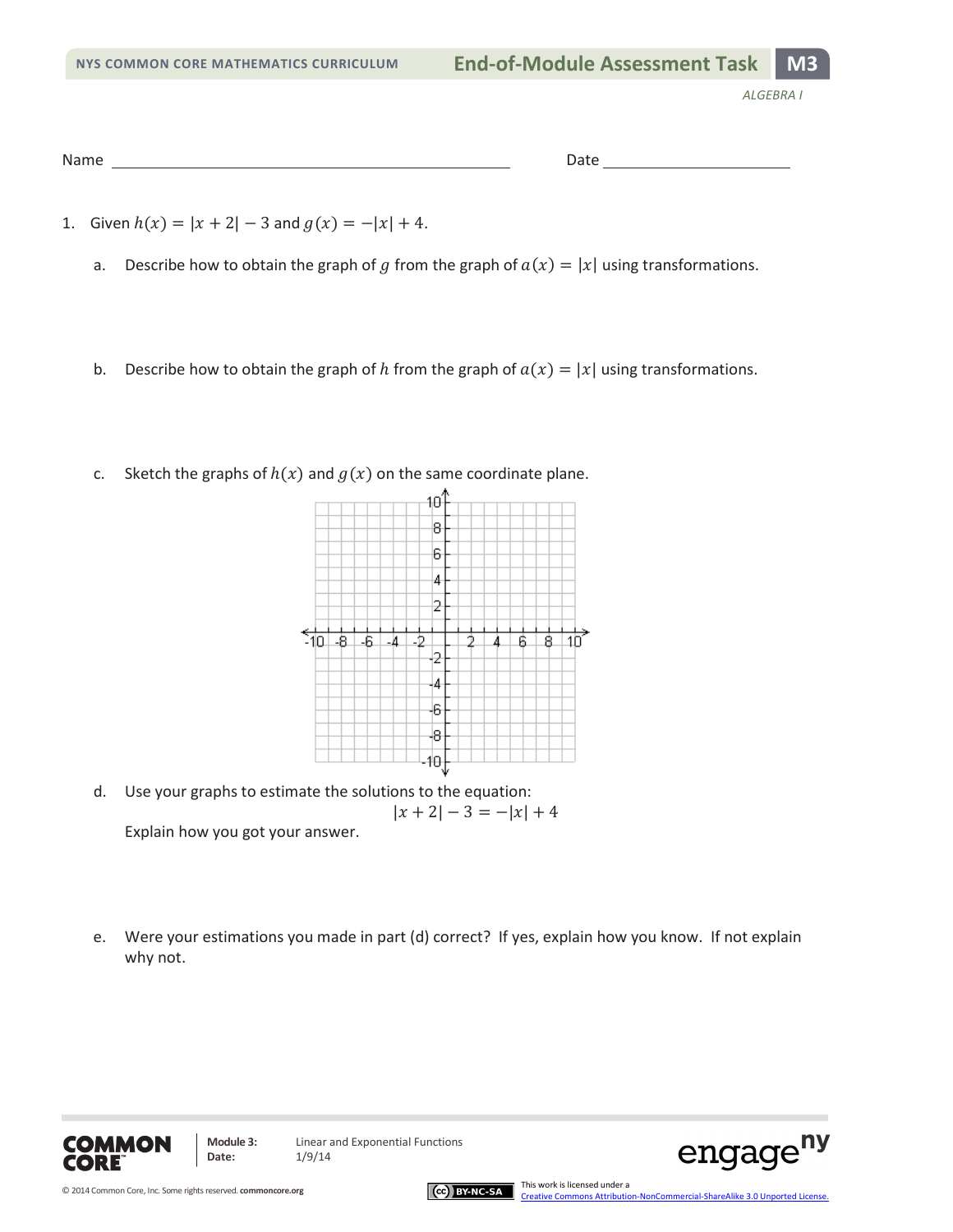- 2. Let f and g be the functions given by  $f(x) = x^2$  and  $g(x) = x|x|$ .
	- a. Find  $f\left(\frac{1}{3}\right)$ ,  $g(4)$ , and  $g\left(-\sqrt{3}\right)$ .
	- b. What is the domain of  $f$ ?
	- c. What is the range of  $q$ ?
	- d. Evaluate  $f(-67) + g(-67)$ .
	- e. Compare and contrast  $f$  and  $g$ . How are they alike? How are they different?

- f. Is there a value of x, such that  $f(x) + g(x) = -100$  ? If so, find x. If not, explain why no such value exists.
- g. Is there a value of x such that  $(x) + g(x) = 50$  ? If so, find x. If not, explain why no such value exists.



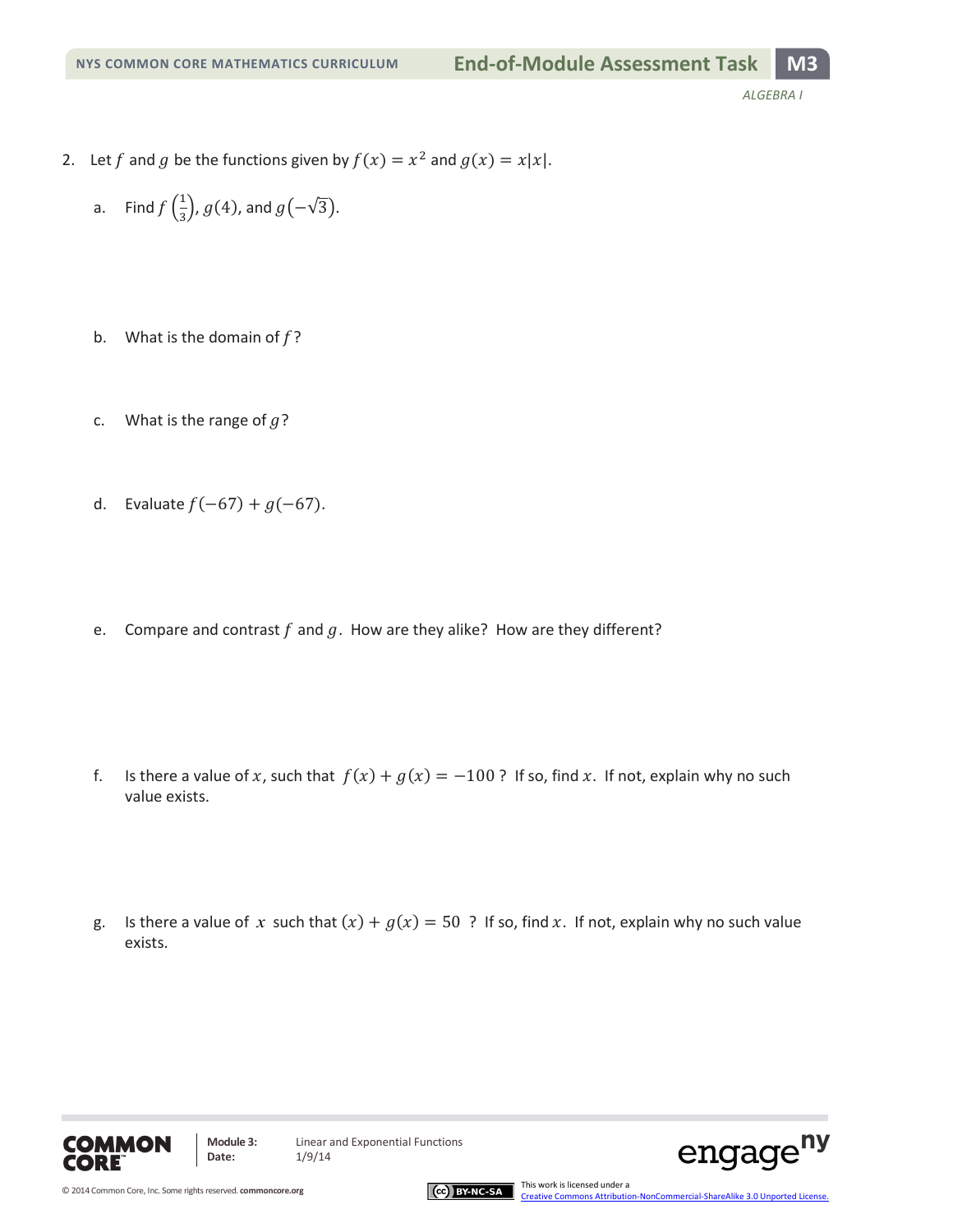3. A boy bought 6 guppies at the beginning of the month. One month later the number of guppies in his tank had doubled. His guppy population continued to grow in this same manner. His sister bought some tetras at the same time. The table below shows the number of tetras,  $t$ , after  $n$  months have passed since they bought the fish.

| $n$ , months |  |  |
|--------------|--|--|
| . tetras     |  |  |

- a. Create a function g to model the growth of the boy's guppy population, where  $g(n)$  is the number of guppies at the beginning of each month, and *n* is the number of months that have passed since he bought the 6 guppies. What is a reasonable domain for  $g$  in this situation?
- b. How many guppies will there be one year after he bought the 6 guppies?
- c. Create an equation that could be solved to determine how many months after he bought the guppies there will be 100 guppies.
- d. Use graphs or tables to approximate a solution to the equation from part (c). Explain how you arrived at your estimate.





**Date:** 1/9/14



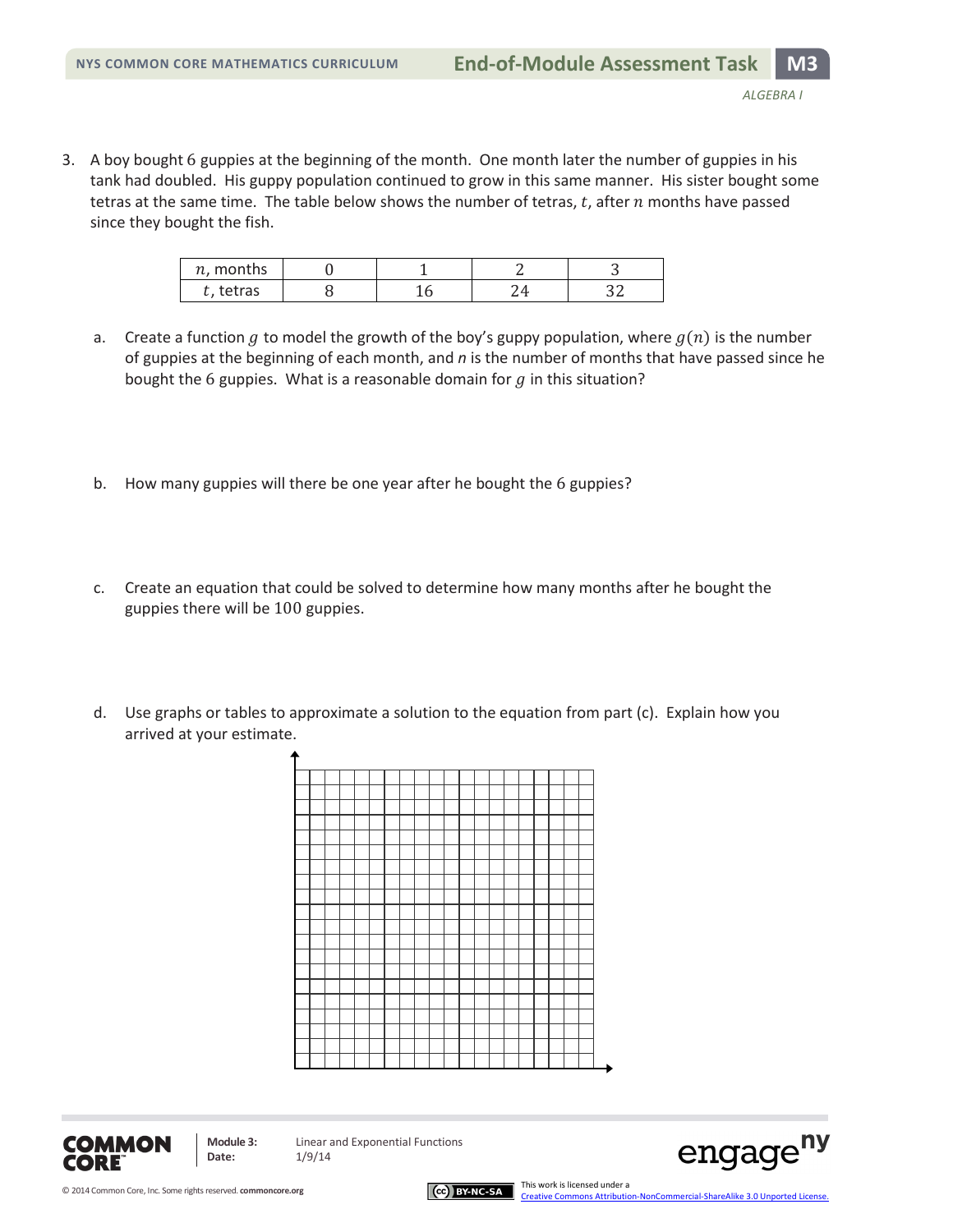e. Create a function, t, to model the growth of the sister's tetra population, where  $t(n)$  is the number of tetras after  $n$  months have passed since she bought the tetras.

f. Compare the growth of the sister's tetra population to the growth of the guppy population. Include a comparison of the average rate of change for the functions that model each population's growth over time.

g. Use graphs to estimate the number of months that will have passed when the population of guppies and tetras will be the same.





**Date:** 1/9/14



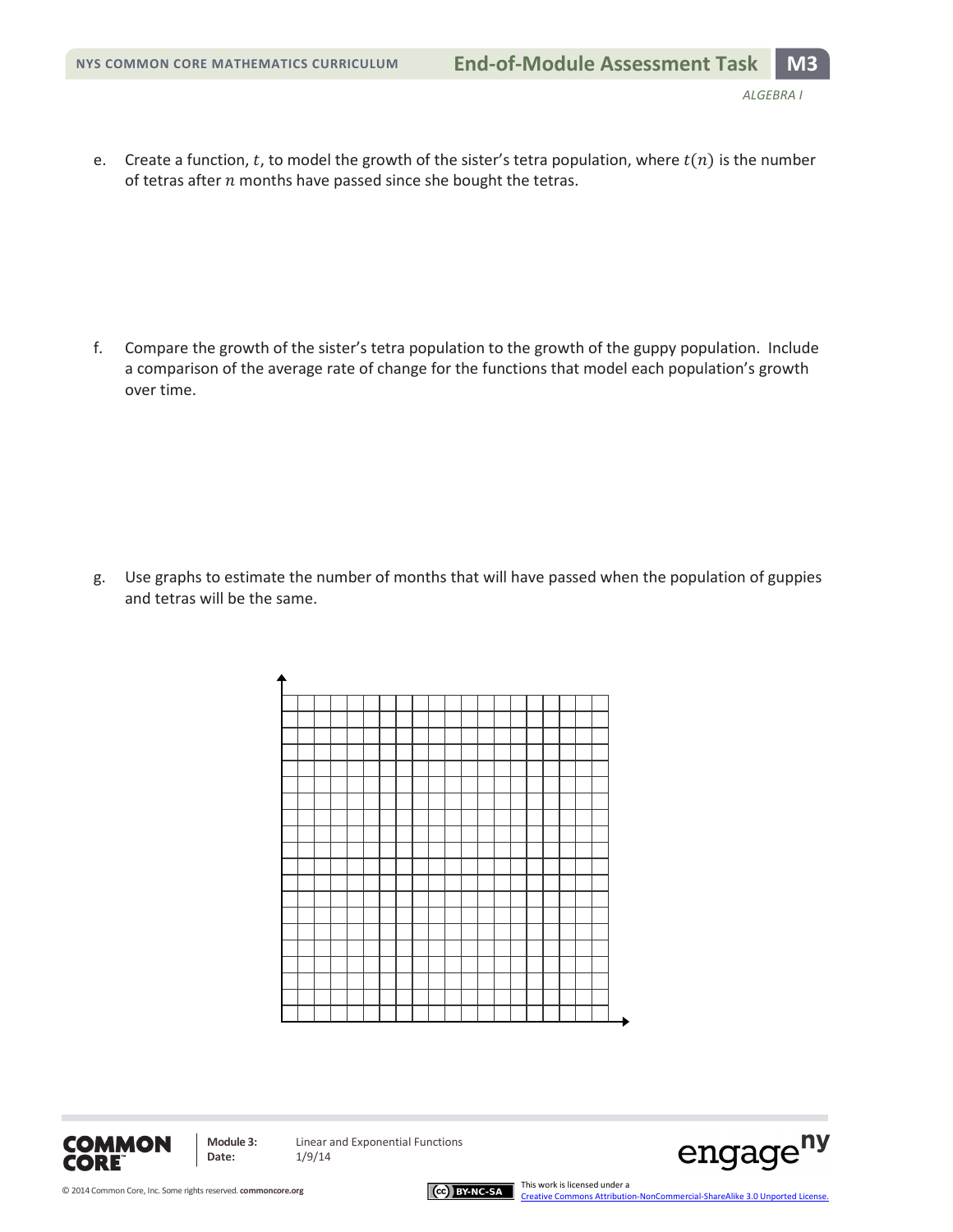h. Use graphs or tables to explain why the guppy population will eventually exceed the tetra population even though there were more tetras to start with.

i. Write the function  $g(n)$  in such a way that the percent increase in the number of guppies per month can be identified. Circle or underline the expression representing percent increase in number of guppies per month.







[Creative Commons Attribution-NonCommercial-ShareAlike 3.0 Unported License.](http://creativecommons.org/licenses/by-nc-sa/3.0/deed.en_US)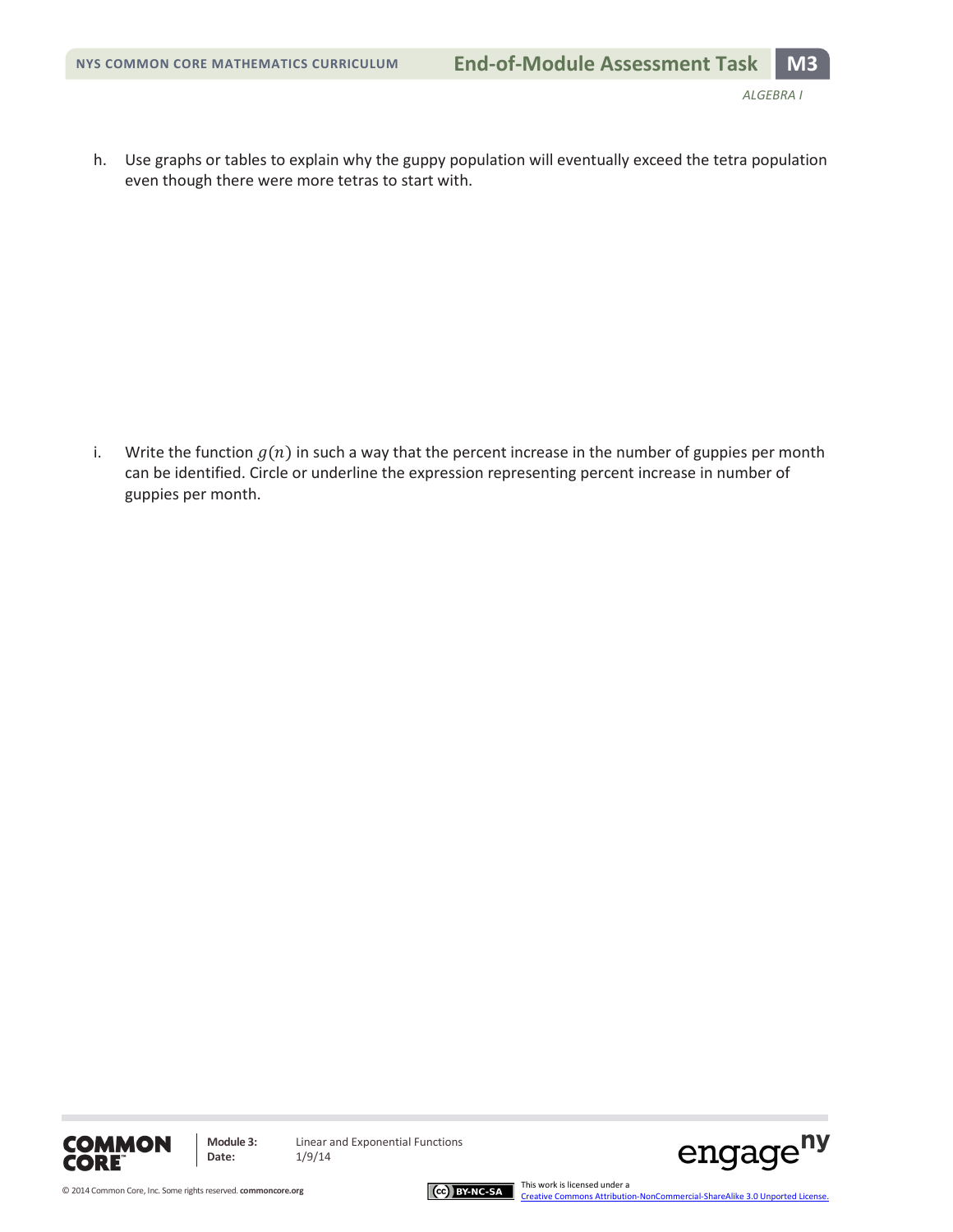4. Regard the solid dark equilateral triangle as Figure 0. Then, the first figure in this sequence is the one composed of three dark triangles, the second figure is the one composed of nine dark triangles, and so on.



a. How many dark triangles are in each figure? Make a table to show this data.

| $n$ (Figure Number)       |  |  |  |
|---------------------------|--|--|--|
| $T$ (# of dark triangles) |  |  |  |

b. Describe in words how, given the number of dark triangles in a figure, to determine the number of dark triangles in the next figure.

- c. Create a function that models this sequence. What is the domain of this function?
- d. Suppose the area of the solid dark triangle in Figure 0 is 1 square meter. The areas of one dark triangle in each figure form a sequence. Create an explicit formula that gives the area of just one of the dark triangles in the  $n^{th}$  figure in the sequence.



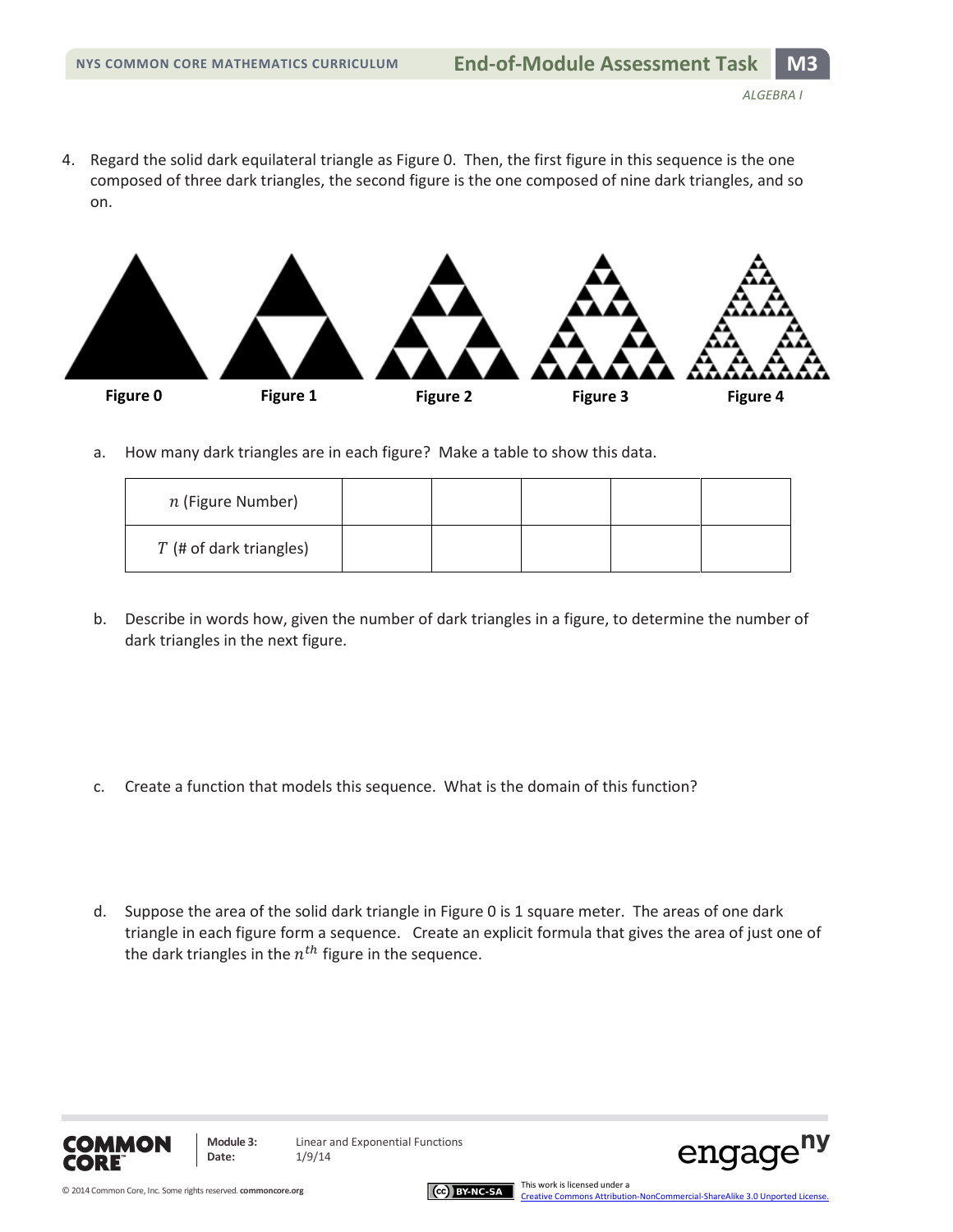e. The sum of the areas of all the dark triangles in Figure 0 is 1  $m^2$ ; there is only one triangle in this case. The sum of the areas of <u>all</u> the dark triangles in Figure 1 is  $\frac{3}{7}$  m<sup>2</sup>. What is the sum of the areas of <u>all</u> the dark triangles in the  $n^{th}$  figure in the sequence? Is this total area increasing or decreasing as  $n$  increases?

f. Let  $P(n)$  be the sum of the perimeters of the all dark triangles in the  $n<sup>th</sup>$  figure in the sequence of figures. There is a real number  $k$  so that:

$$
P(n+1) = kP(n)
$$

is true for each positive whole number  $n$ . What is the value of  $k$ ?





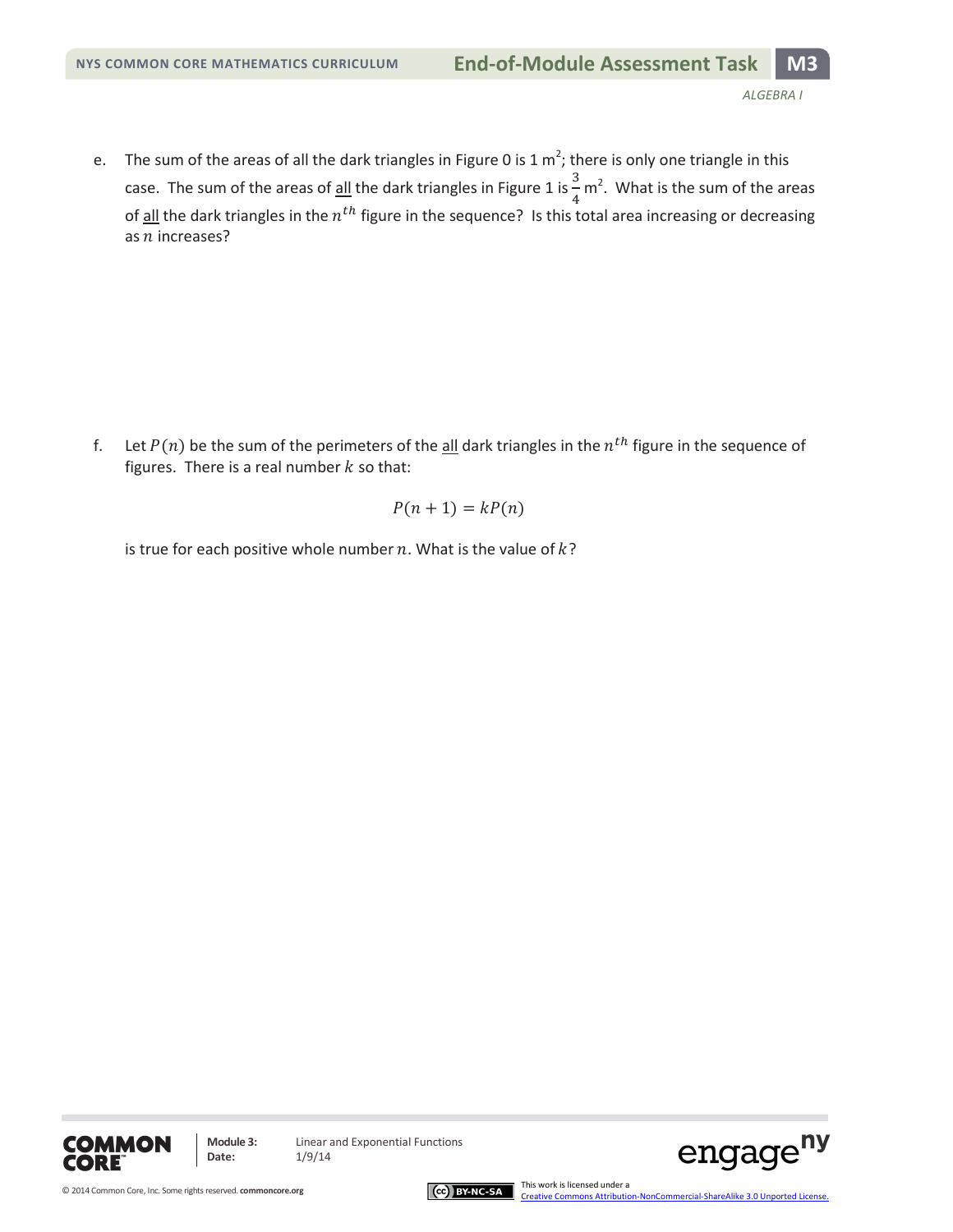- 5. The graph of a piecewise function f is shown to the right. The domain of f is  $-3 \le x \le 3$ .
	- a. Create an algebraic representation for  $f$ . Assume that the graph of  $f$  is composed of straight line segments.



b. Sketch the graph of  $y = 2f(x)$  and state the domain and range.

**Module 3:** Linear and Exponential Functions

**Date:** 1/9/14





**COMMON CORE**